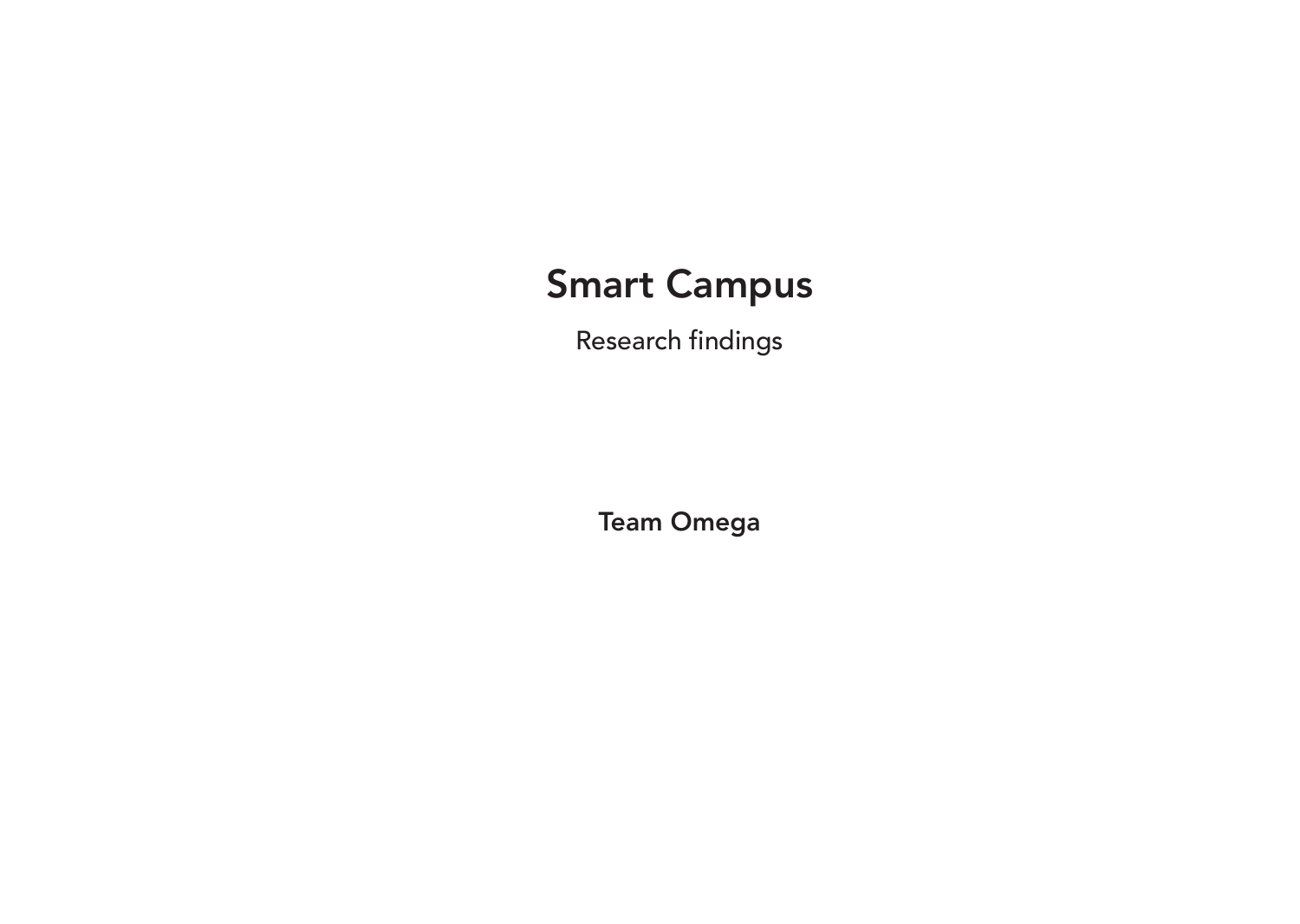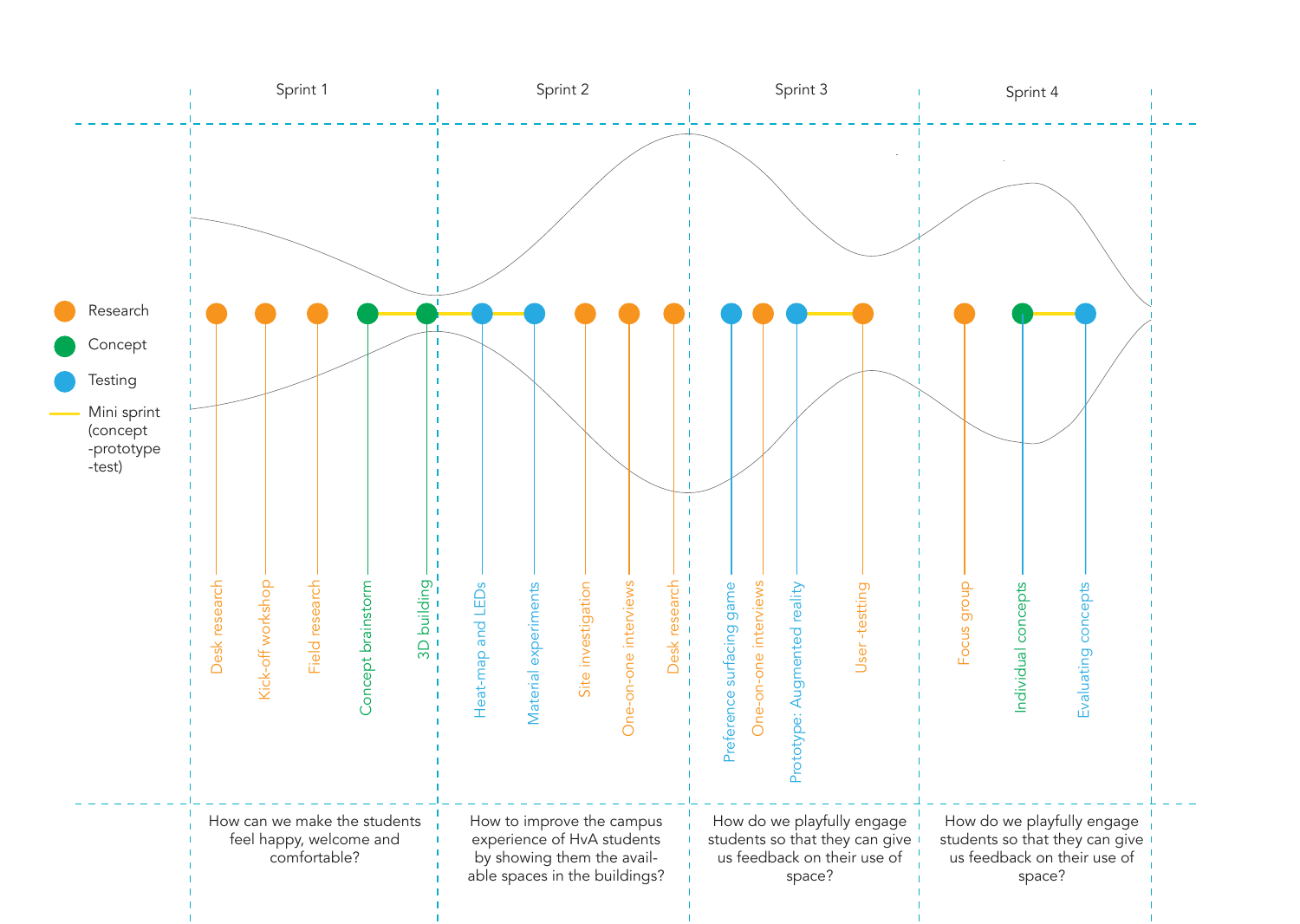https://drive.google.com/open?id=1L0kbgxg7BFHaSU3QEXxwSACLJEsS3oLwT6LWONOxRJA

21tYCZD-61bvcG06JaqCLao

| <b>Smart Campus drive</b>         | https://drive.google.com/drive/folders/1jr6bU5UL7h8OzJ2FAQ9xY5wS8svFfOzS                                                                                                                                                                     |
|-----------------------------------|----------------------------------------------------------------------------------------------------------------------------------------------------------------------------------------------------------------------------------------------|
| Smart campus report finding       | https://docs.google.com/document/d/1PWHr4GYiy6tLgdbOrUzq3DmkMvm8GUTHzK7n80<br>https://docs.google.com/document/d/1e93YMuwabQyw4XY64inulyCpBq246BLRdKAznSP                                                                                    |
| Interview questions for David     | https://drive.google.com/open?id=1jqn6lJP9J8vo7gkml1ZVvkLmyjqoNFWCi3Y_XOjEB88<br>https://drive.google.com/open?id=1ux8-cNivzJFMFdpRydmSFTHZbFJjHVl_4mXKogFzFgo<br>https://drive.google.com/open?id=1L0kbgxg7BFHaSU3QEXxwSACLJEsS3oLwT6LWONOx |
| Interview questions for students  | https://drive.google.com/open?id=199v34D_tjgyRy0lR9UjAKicreVjKsfbUPgs7te8Rh-E                                                                                                                                                                |
| Field research with occupants     | https://drive.google.com/open?id=1cv2m8-PRvVQi9gL8U20f082imyeeTqG_r3P_bONSP3c                                                                                                                                                                |
| Understanding the trigger problem | https://docs.google.com/document/d/1bRCdreGdm0ClcdAn5Mot21tYCZD-61bvcG06Jaq                                                                                                                                                                  |

Use of space

## SwS8svFfOzS

DmkMvm8GUTHzK7n8CEuScc lyCpBq246BLRdKAznSPBGLg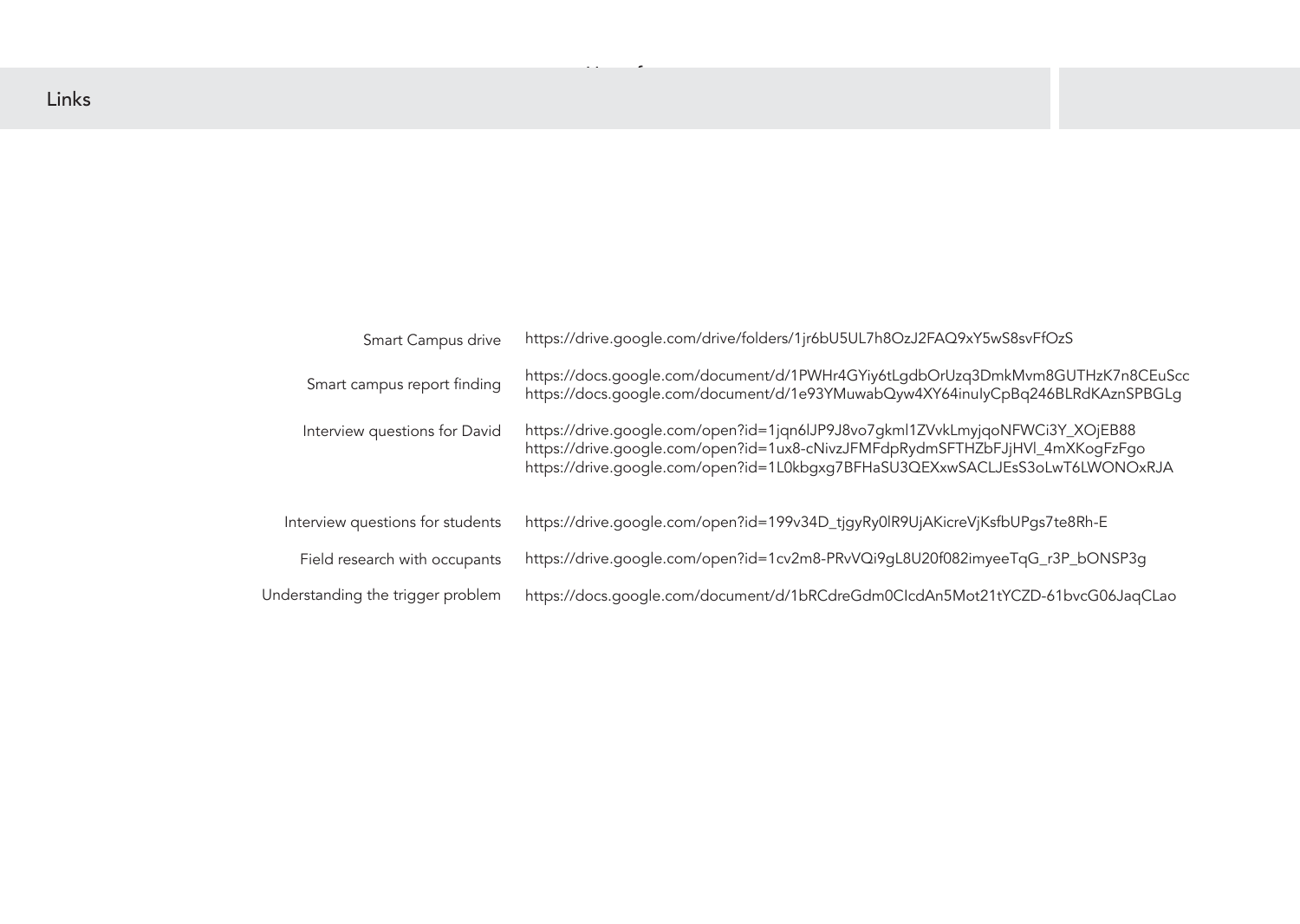| Background Part 1 of the workshop was to surface each team member's questions,<br>ideas and expectations from this project.                                                                                      |
|------------------------------------------------------------------------------------------------------------------------------------------------------------------------------------------------------------------|
| Aim Understand motivations and expectations of team members                                                                                                                                                      |
| Details Questions of Vision, motivation, tracking success, research methods and<br>final outcome were raised in the workshop and the responses were writter-<br>down on post-it notes.                           |
| Questions sit here-<br>https://drive.google.com/open?id=1AjIdxlxsGC2l3hjc5NYzozaxMwfWR-<br>-matZsTBYjanulg                                                                                                       |
| After this each member voted on 3 points areas to work on, and the<br>popular one helped<br>navigate what we were interested in taking forward.                                                                  |
| Findings Some popular responses were working with Arduino, using VR, processin<br>data into something tangible.                                                                                                  |
| Some of us has looked for inspiring projects and looked into known<br>campus problems to get a better sense of where we want to go.                                                                              |
| You can find our inspiration here- https://www.pinterest.com.au/prachilai<br>omega-mood-board/                                                                                                                   |
| It would've been beneficial to do some more research as a group on the<br>state-of-the-art projects to get some inspiration and discuss them as a<br>group before this workshop or even show them to each other. |
| We didn't have much knowledge about what the client wanted or what<br>other type of data can be used or is available (eg. heat map), vso to start<br>imagining what can be done with it.                         |
|                                                                                                                                                                                                                  |
|                                                                                                                                                                                                                  |
|                                                                                                                                                                                                                  |

success, research methods and pp and the responses were written

ith Arduino, using VR, processing

## Kick-off workshop: Team Sprint 1 Kick-off workshop On-site research with occupants Sprint 1

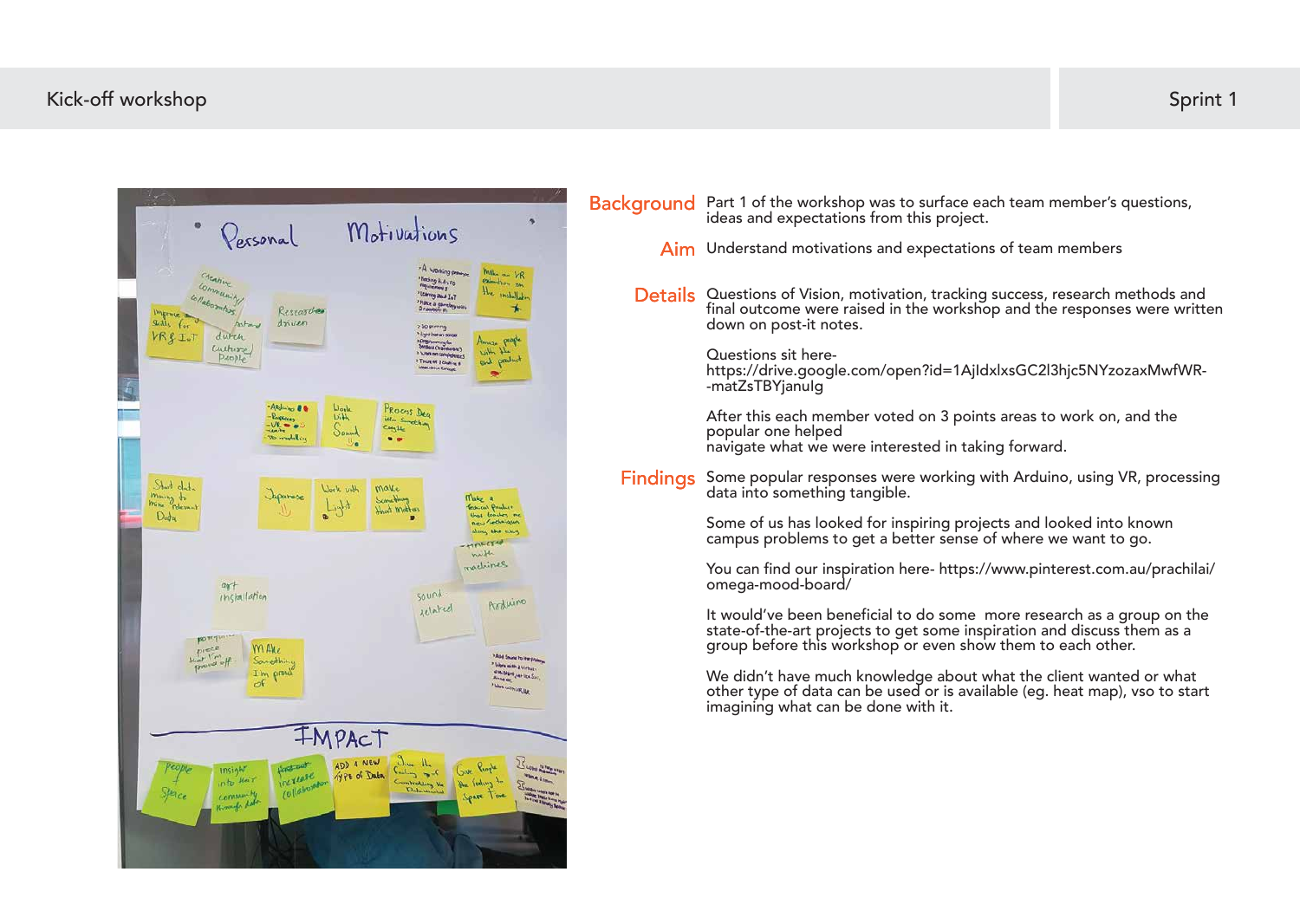We framed our sprint 1 goal in this workshop : How can we make the students feel happy, welcome and comfortable?, along with finalising questions for field research with students and questions for David.

Background Part 2 of the kick-off workshop, where we gathered research findings (from the Smart Building Research Document) and framed questions for David.

 $\mathsf{Aim}\,$  We met to discuss findings and gathered questions for the client to better understand the brief.

Details The post-it notes were then categorized based on user research findings and technology.

Research findings- https://drive.google.com/open?id=1e93YMuwabQyw4XY64inuIyCpBq246BLRdKAznSPBGLg Here are some questions we had for David- https://drive.google.com/open?id=1ux8-cNivzJFMFdpRydmSFTHZbFJjHVl\_4mXKogFzFgo Here are some questions we had for the students- https://drive.google.com/open?id=1mLau9y\_7dfBcJiE4jtHKSltxpvxDezuOK4sq\_pMwmZk

## Questions for David **Research Findings**





| <b>Research collage</b>       | <b>Survey</b>                                      |
|-------------------------------|----------------------------------------------------|
| Through other eyes            | 1 - on - 1 Interview                               |
| <b>Customer experience</b>    | <b>WWWWWH</b>                                      |
| <b>Mobile diary study</b>     | <b>Cognitive map</b>                               |
| <b>ViP (Deconstruct)</b>      | <b>Focus group</b>                                 |
|                               | $\circ$ $\circ$<br>۰<br>$\circ$<br>$\circ$ $\circ$ |
| <b>LOAY-TWEEK</b><br>Research | ⊙<br>4 HOURS - I DAY<br>User                       |

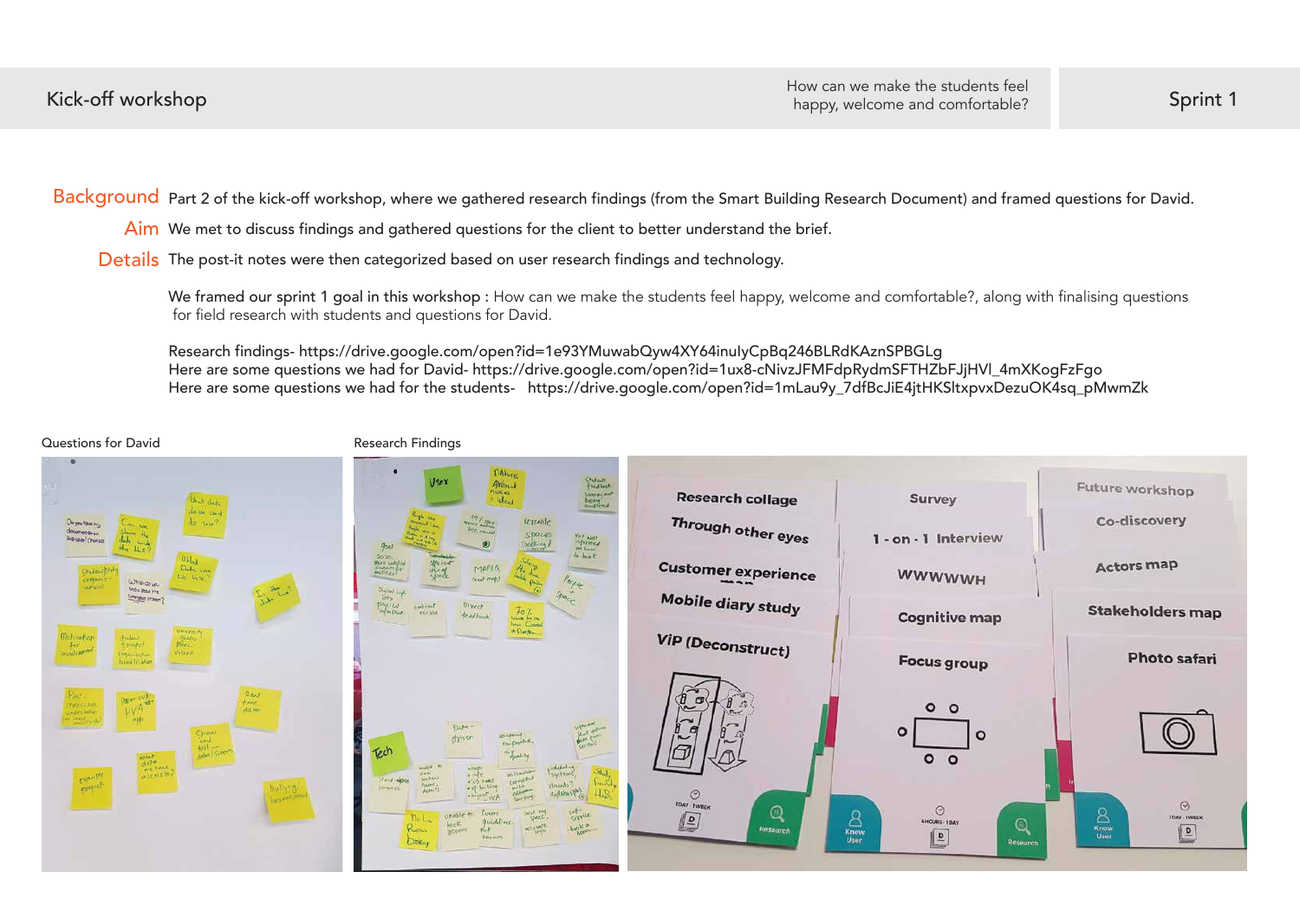| <b>Background</b> | Our first research with occupants                                                                                                                                                                                                                                |
|-------------------|------------------------------------------------------------------------------------------------------------------------------------------------------------------------------------------------------------------------------------------------------------------|
| Aim               | Speaking to students to learn about their preferences                                                                                                                                                                                                            |
| <b>Details</b>    | To get an idea of what are some popular places to study on the campus are<br>and to learn what kind of places people find memorable, we asked 16 occupants 2 questions:                                                                                          |
|                   | What is your favourite place in the world and why?<br>What is your favourite place on the HvA campus and why?                                                                                                                                                    |
| <b>Findings</b>   | Here are their responses-<br>https://drive.google.com/open?id=1cv2m8-PRvVQi9gL8U20f082imyeeTqG_r3P_bONSP3g                                                                                                                                                       |
|                   | Though we had enlisted more than 2 questions to ask (about 5-6 questions were designed) due to the situation in v<br>asked- stopping them on the campus and asking ad-hoc questions- we couldn't have an indepth conversation and g                              |
|                   | We discovered that people have different preferences- some like a quiet space to study, some like the white noise<br>people around them while they study and others like a secluded spot.                                                                        |
|                   | Some may choose a spot next to the window, while some prefer a spot near the kitchen, while some choose a spot<br>Its interesting to see what people pay attention to when choosing a spot.                                                                      |
|                   | Two specific findings to take forward were-<br>First, that not a lot of people choose a spot closest to their classroom, which highlighted that they are not worried<br>to find the right spot. In otherwords, maybe they didn't care too much about efficiency. |
|                   | Second, for the question about the 'favorite place' question, most people said 'home' because of how comfortable                                                                                                                                                 |
|                   |                                                                                                                                                                                                                                                                  |
|                   |                                                                                                                                                                                                                                                                  |

which the questions were get all the questions answered.

of a cafe, some like to have

closest to their classroom.

about spending sometime

 $\theta$  and familiar it is.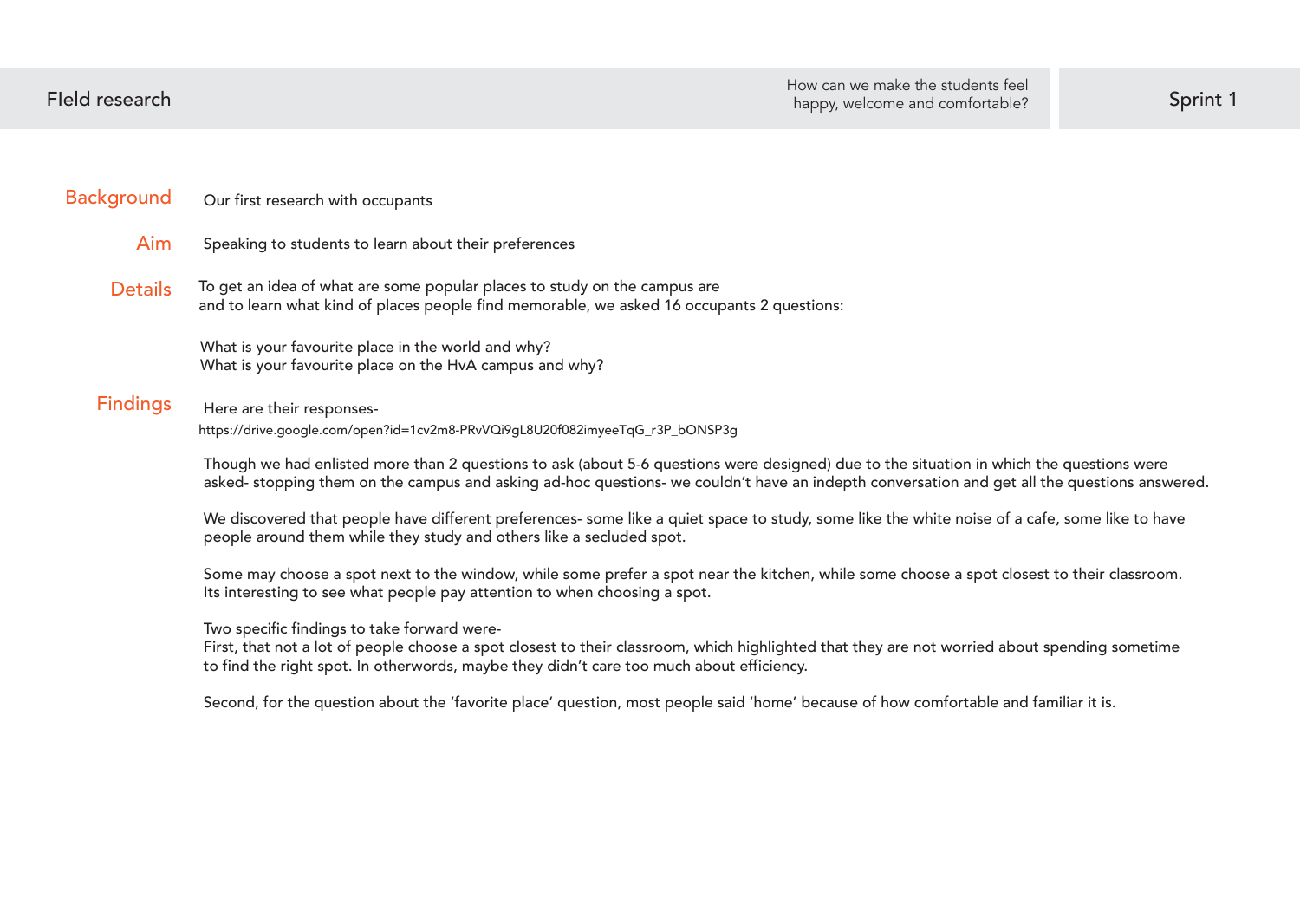- Post our first workshop, our team came up with concepts individually and came together to discuss them. You can find them here- https://drive.google.com/drive/u/1/folders/1K5yQXvyLAAuz5E\_QWpNOYVlMbYIUYXyh The idea of visualizing occupancy using heat-maps on a 3D building was a popular theme, as one it would attract attention and thus increase awareness of MAPIQ tool. **Details**
- After presenting our concept in Sprint 1, it seemed that we chose a concept too soon. Without really speaking to the students in depth and learning about their pain points, we'd already assumed a the solution. The team felt uneasy about not having a clear brief or direction, and that may have contributed to deciding on a solution rather than trusting the process and exploring. Perhaps the pressure of creating something tangible for the internship or lack of communication from the client (as we had barely any contact time with them in the first sprint as they had some prior commitments) prompted us to this decision. Learnings

Concept generation **Sprint 1** and the set of the set of the set of the set of the set of the set of the set of the set of the set of the set of the set of the set of the set of the set of the set of the set of the set of t How can we make the students feel

https://drive.google.com/open?id=1fmf2KNuWAIJpWpsXyme3FUUn06hZaoNt

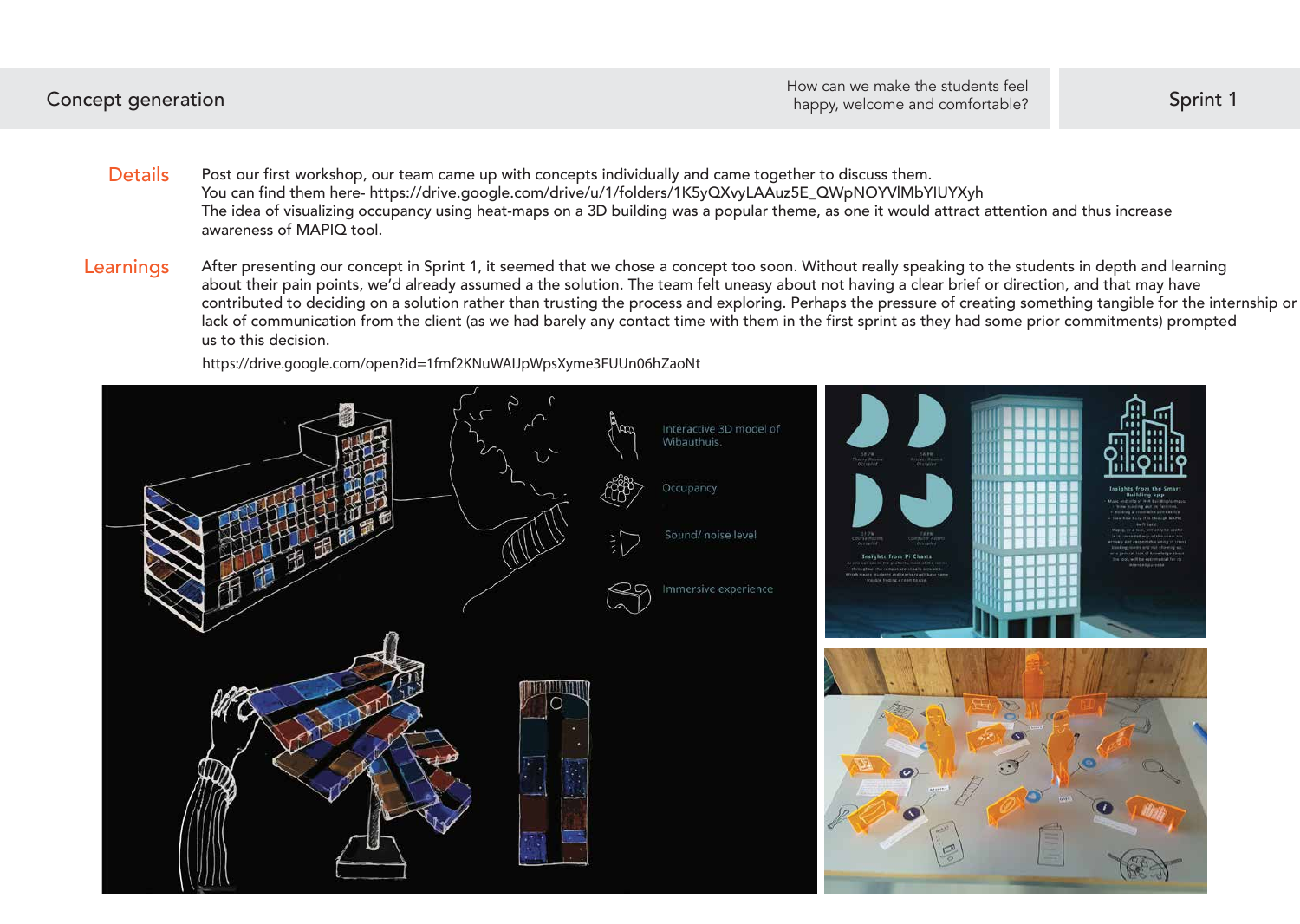## Physical building model: Using heat-map data

## Background Visualising heat-map data to display occupancy

Aim Programming LEDs so that the colours are represented the heat-map data.

https://photos.google.com/u/1/photo/AF1QipNN6T9n-fy7CYGH48OrIawSOYjC0gU9d8yNq6-g

- Details 1. Heat-map for each floor is divided into equal areas (squares)
	- 2. The prominent colour in each square is identified (aggregate calculated by code)
	- 3. The LED strips represent these coloured squares and thus the aggredate occupancy data for that region

1. Live heat-map data was unavailable and a sample image was used for this prototype 2. As no reliable heat-map data would be available anytime soon, we didn't progress with this prototype. 3. To convey what these lights represent, we could look into creating an index for colours and can know where to turn to find a spot. Exploring how to engage students rather than only display information would be the next step.



## Learning

## Sprint 2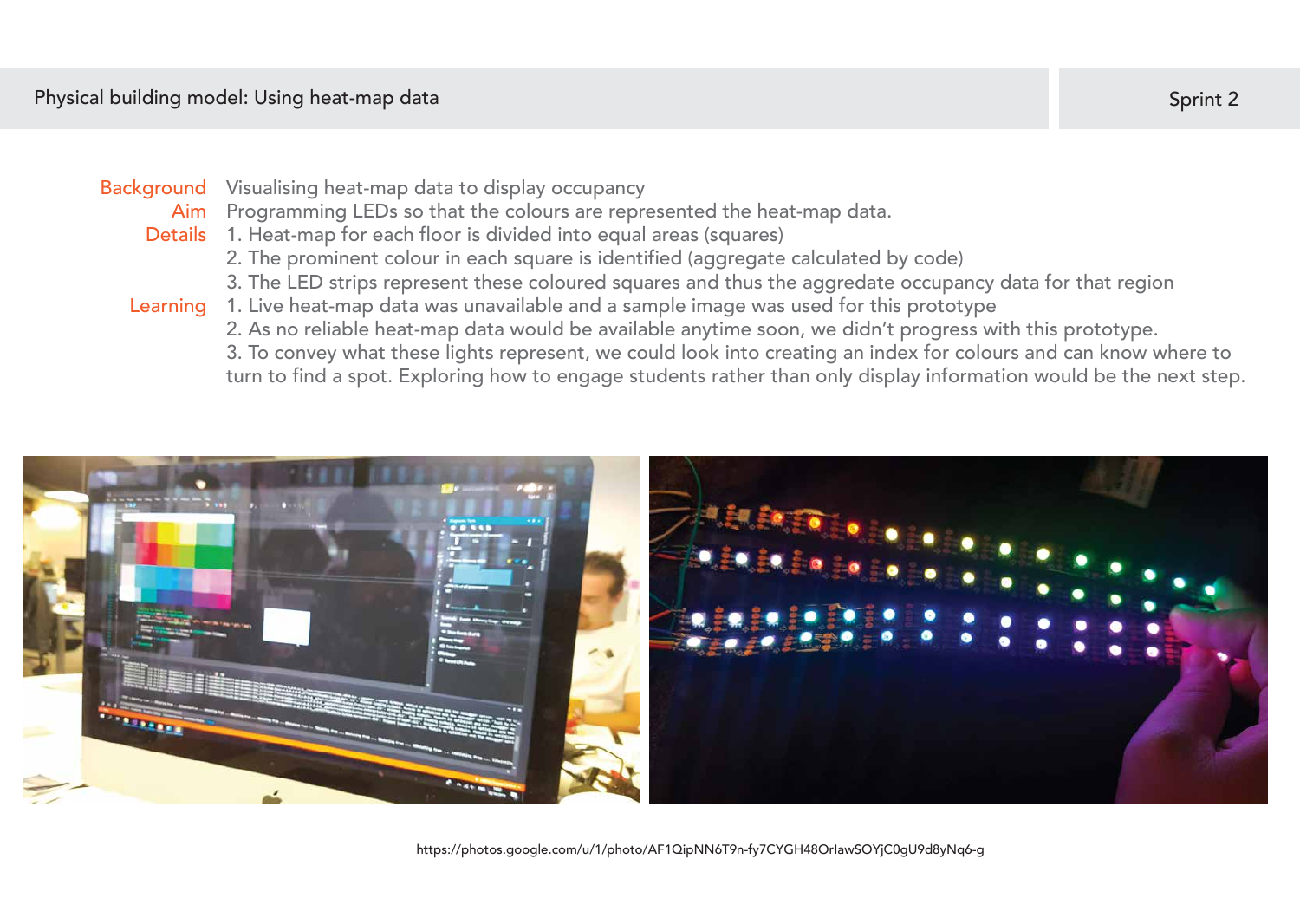## Background Exploring materials for representation of floor on which the heat-map data can be displayed Multi-sensory means to communicate data and using the correct material to work alongside the lights Aim Details 1. Used white polypropylene to diffuse light.

## Learning The further away from the source, the more diffusion. At one particular distance you can differentiate between the LEDs, this would be useful for when each LED represents one section.







2. We used only found materials for these explorations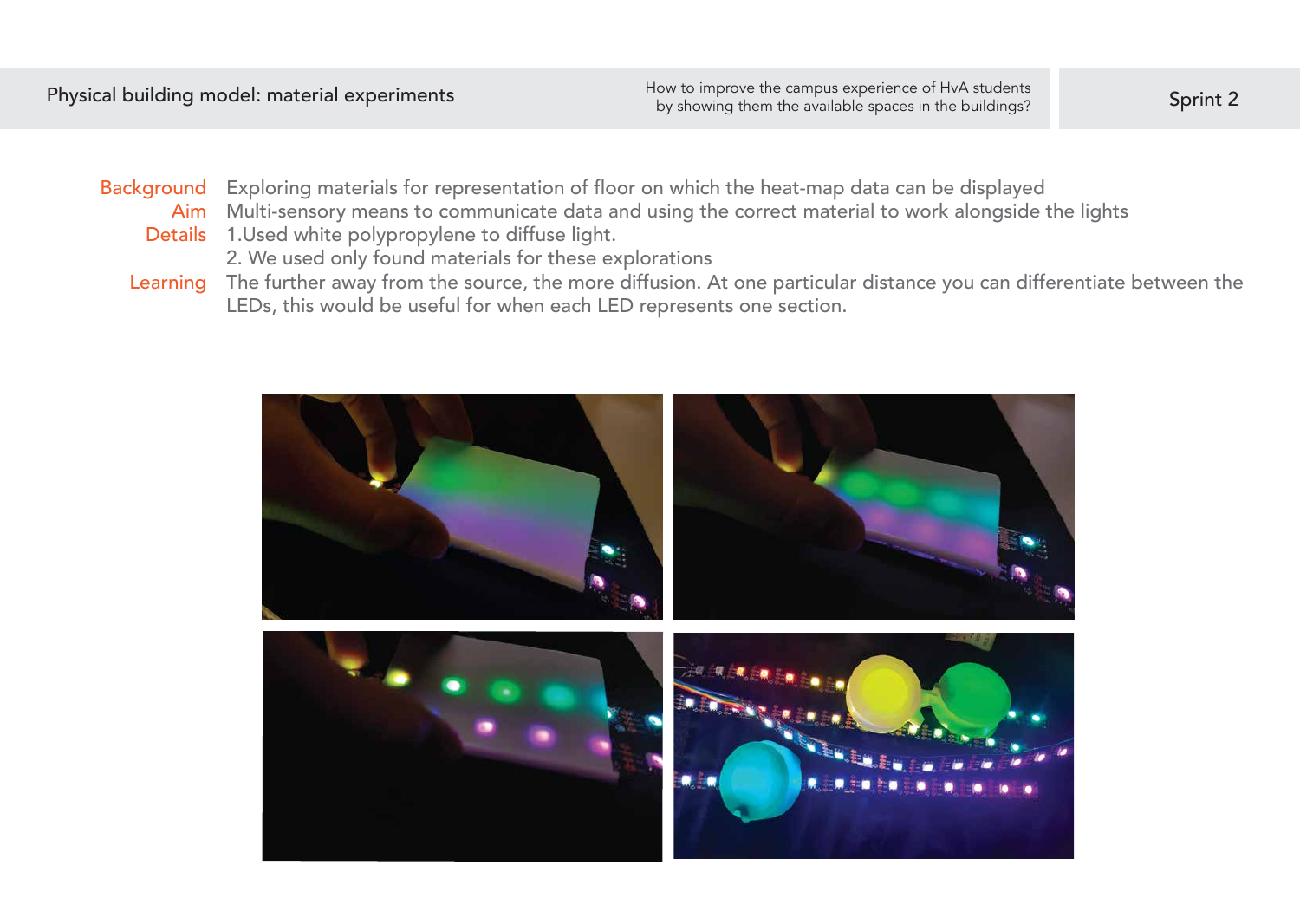Background Exploring materials for representation of floor map on which the heat-map data can be displayed Multi-sensory means to communicate data and using the correct material to work alongside the lights Aim

- 
- Details 1. Used market-ready anti-skid and anti--scratch cork and felt pads 2. The different textures and sizes were used to represent different rooms (eg: White ones for toilets)
	- 3. We used only found materials for these explorations
- The further away from the source, the more diffusion. At one particular distance you can differentiate between the LEDs, this would be useful for when each LED represents one section. Learning

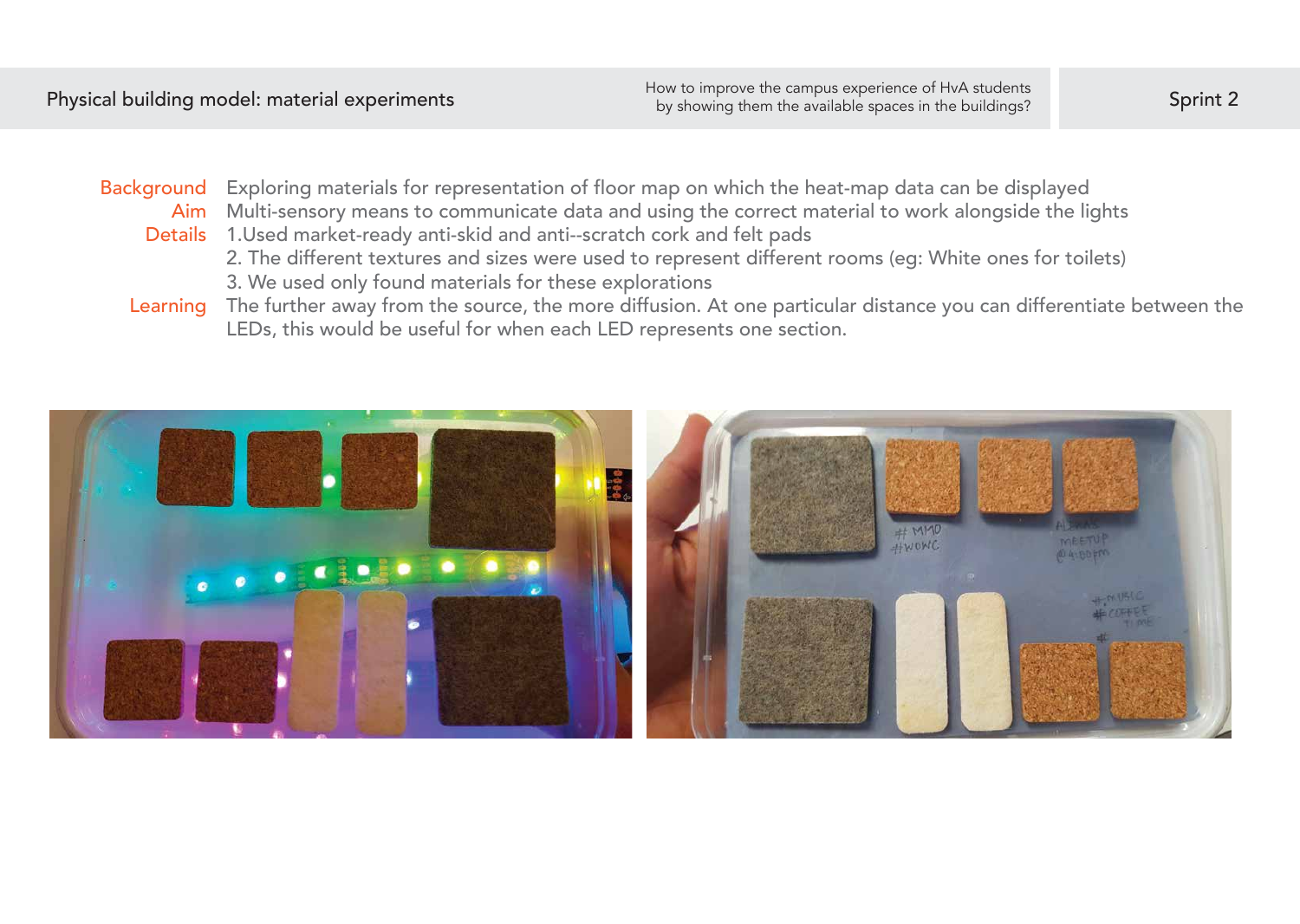

# 1 + 2 MAPIQ employees

2 facilities employees

1 3 first year students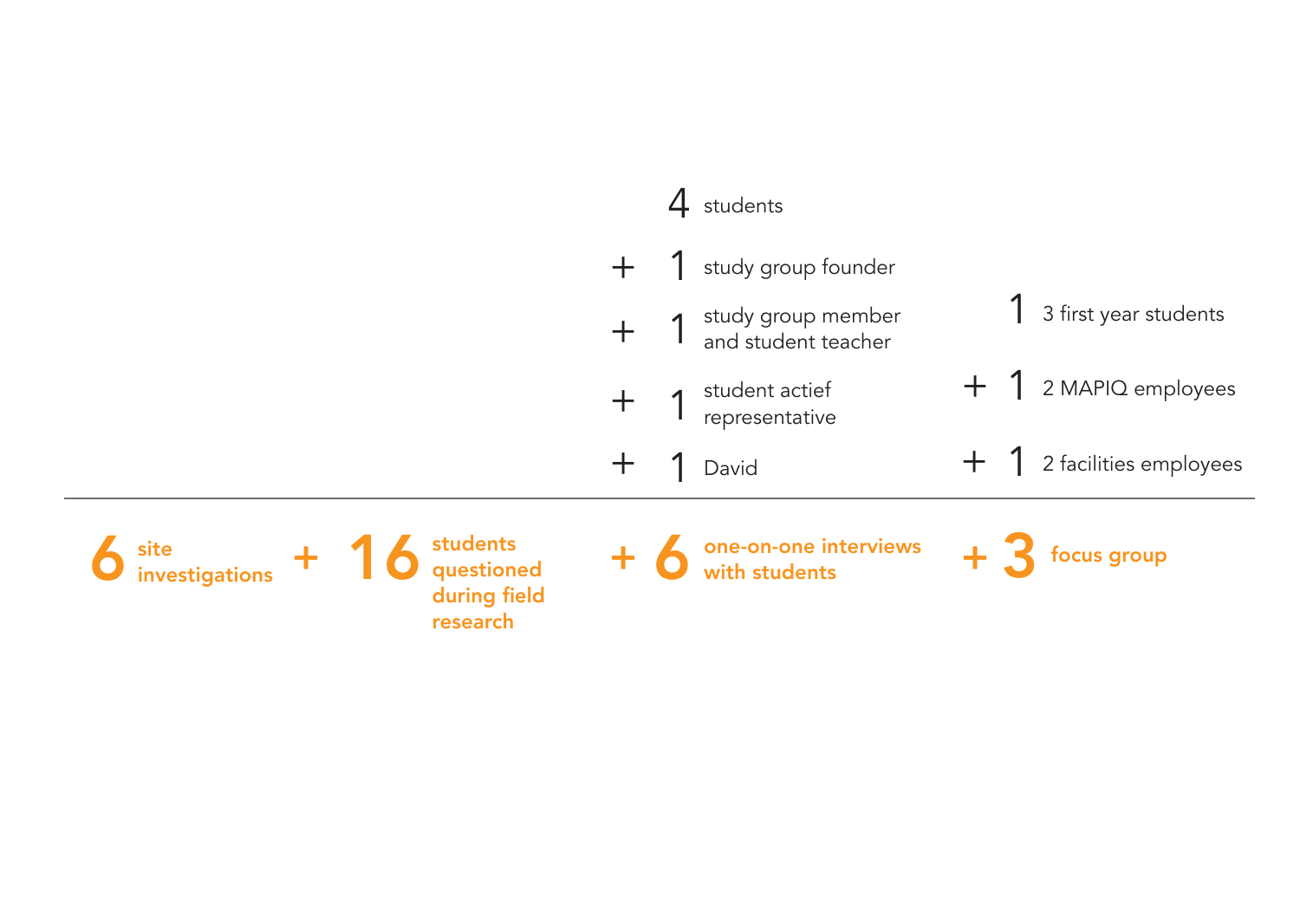## Site investigation: Known problems and research findings On-site research findings On-site investigation Sprint 2



Measuring a space

https://photos.google.com/u/1/photo/AF1QipP3org6GDiwLeKysf7hRlYMGylVtQU8J5CppNXZ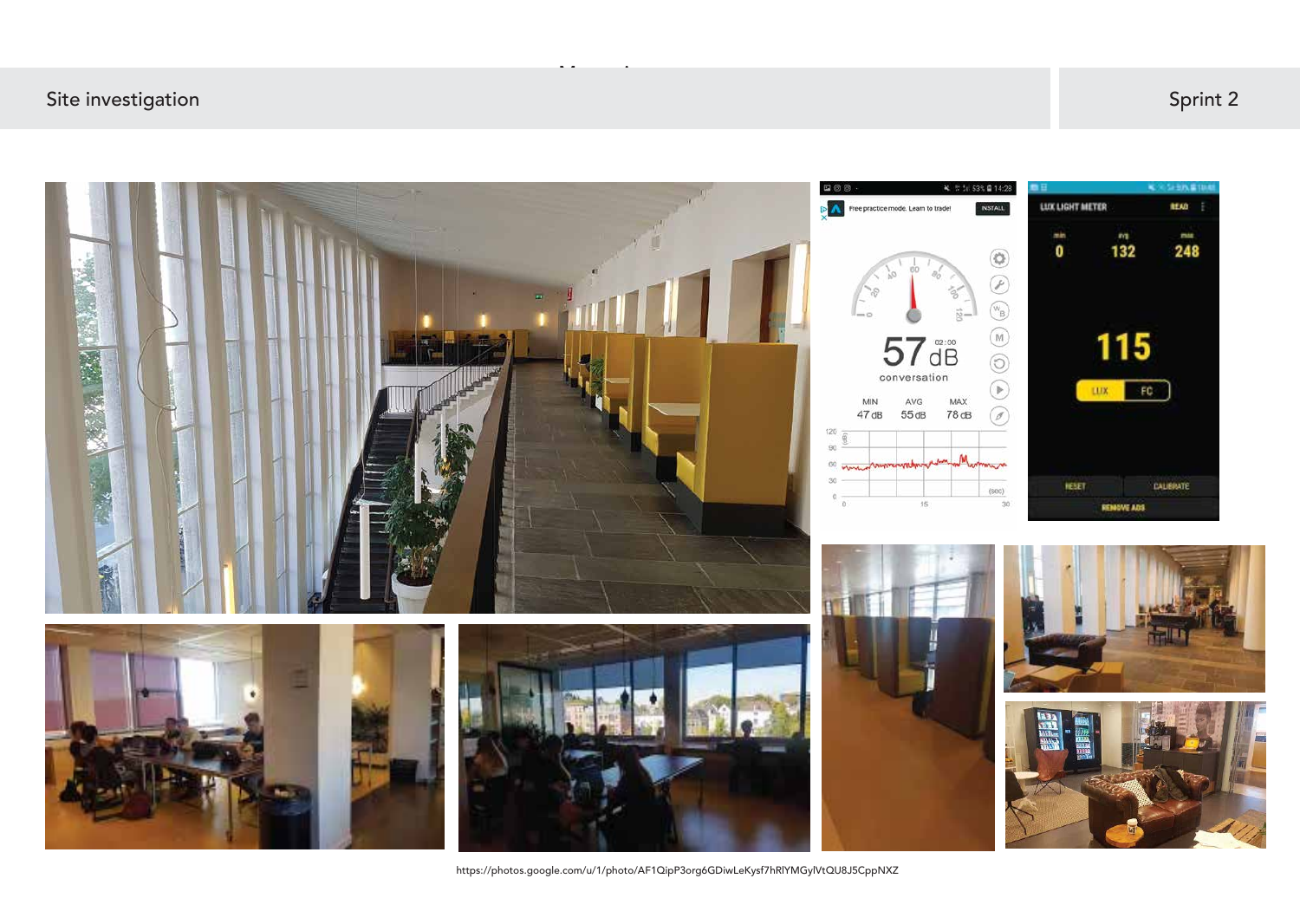## Space

The tasks performed by students today are even more diverse than those done a few years back, the workspaces are continued to designed to accommodate these tasks, different styles of working and personalities. These task require varying levels of attention, stimulation and participation. To cater to these variances, campuses have a variety of space types: offices, meeting rooms, lecture halls, classrooms, study spaces, laboratories etc. Each space has its own dynamics on how the space is used and assigned. The dynamics can be described as chemical states - solid, liquid and gas.

In solid state are offices and laboratories that are usually assigned to individuals or departments and are only used by employees of the particular department. The use of these spaces can be described as 'solid'. There has been an idea where people share their offices but it's still uncommon. There's also that (part-time) researches work at multiple locations.

In liquid state where universities share lecture halls, classrooms and meeting rooms between faculties in order to better match available spaces to group sizes. The pressure on resources along with the growth of students has led universities to start share spaces on a campus level to use the space effectively and efficiently.

The 'gas' state is characterised by students that study at spaces both on and off campus (at home or in city centres) and study spaces are used by many different user groups. For example, students from other universities or even high school students could use a large space like a library or restaurant to study.

Use of space

## Ways to measure a space

# **Frequency**<br>? (when) is there at least one person in a zone)

**Occupancy**<br>? how many people are in the zone?

Identity<br>
who are the people in the zone?

Activity<br>?what are the people doing in the zone

Framework by Christensen, Melfi, Nordman, Rosenblum and Viera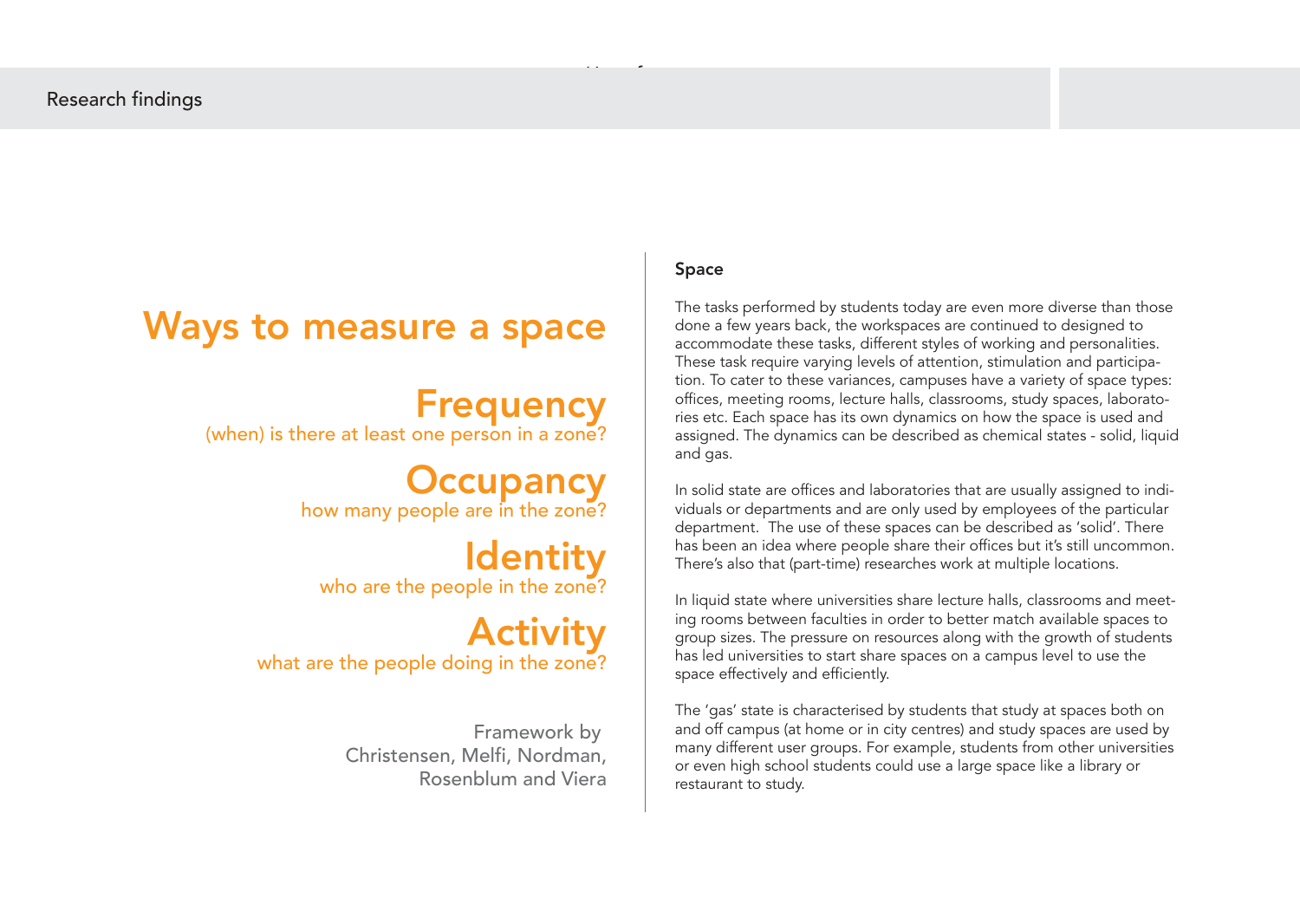## Space (contd)

We investigating a few popular campus sites that fell in liquid and gas state to experience these workspaces ourselves. Meeting places like WBH cafeteria and KSH cafe have casual furniture like benches, leather couches and bean bags alongside regular working tables and chairs. It was interesting to find that there were coffee machines in spaces that were social (like KSH Cafe) and also spaces that were quiet-zones (eg: KSH library). Such random placement accompanied by lack of signage could lead to misinterpretations of the rules of a space. So you can find more and more students asking for silent rooms because the supposed misconduct in existing silent rooms.

It was observed that some spaces have lower lux levels than recommended for tasks that require more attention. Some class rooms didn't have enough power-points. We also learnt that 54% of the students are dissatisfied about the number of workspaces there are available. 84% of the students want to see the availability of these workspaces and around 70% want to see how crowded it is in those workspaces before they go there.

The places students choose to study on campus are formed in the first few months of their first year. After which they frequent the same places, and are unlikely to go to a new spot unless suggested by a friend. Students find out about new places (off-campus like restaurants and cafes) through friends or through the top 10 lists that are published on blogs. When introducing an app like MAPIQ or putting out a survey, HVA can use similar communications and could even partner with student associations to pass on the information as the students would be more likely to get involved.

They're also more likely to value something more if they put some work into it (Ikea effect), hence asking for their participation in co-desiging the space would mean students are more satisfied with the campus.



Use of space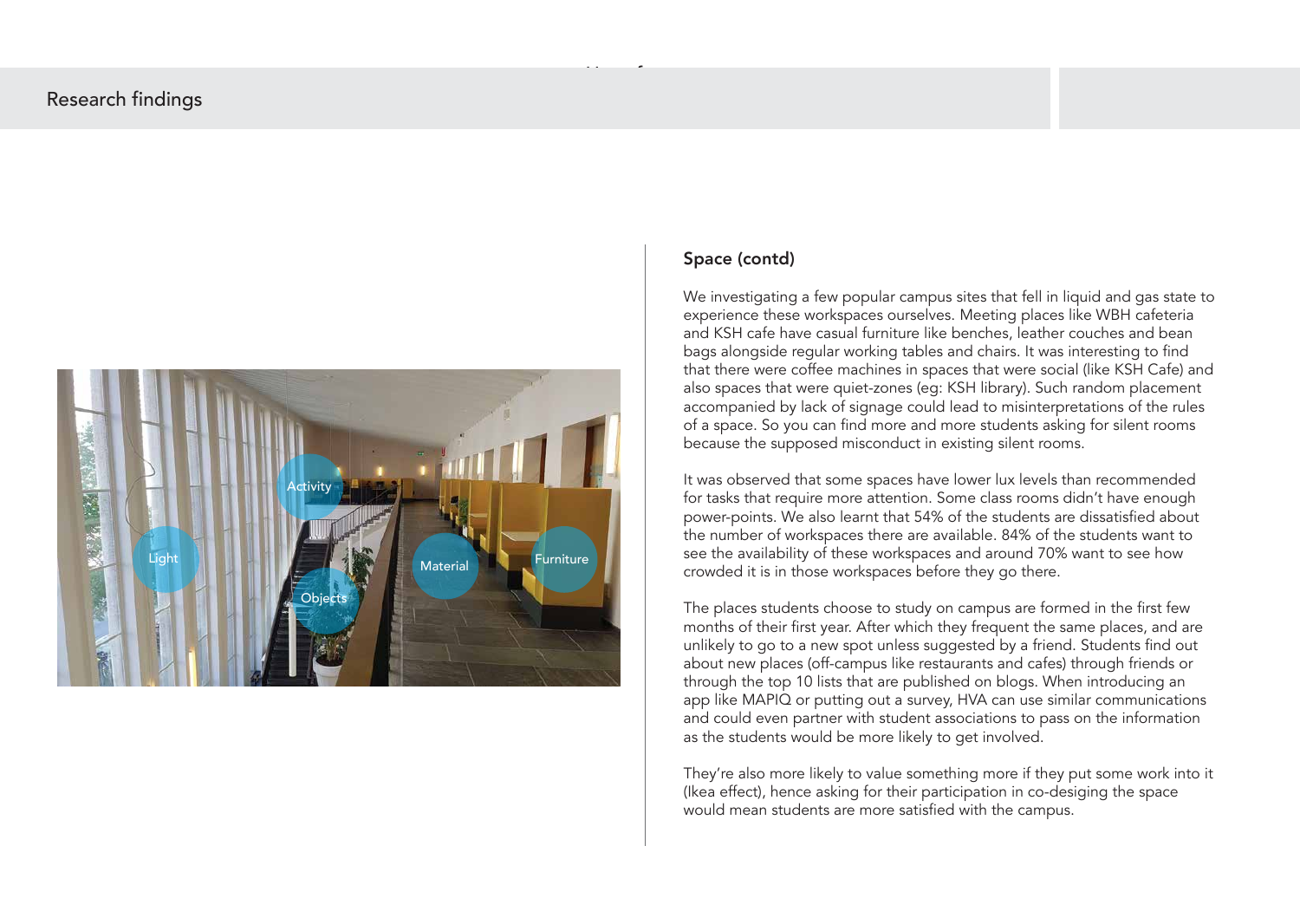How to improve the campus experience of HvA students<br>by showing them the available spaces in the buildings? Sprint 2

Konstannhaus (ground floor) Min 47db | Av 55db | Max 72 db Min 0 lux | Av 210 lux | Max 780 lux

Wilbauthaus (ground floor) Min 37db | Av 59db | Max 71 db Min 104 lux | Av 300 lux | Max 653 lux

Basement Min 44db | Av 60db | Max 73 db Min 0 lux | Av 100 lux | Max 298 lux

TTH level 3 Min 38 db | Av 52 db | Max 73 Min 168 lux | Av 100 lux | Max 298 lux

Konstannhaus FIrst floor Min- 35db av 50dB max 76db Min 0 lux | Av 100 lux | Max 298 lux

Konstannhaus Silent Area Min- 37db av 42dB max 63db Min 0 lux | Av 132 lux | Max 248 lux

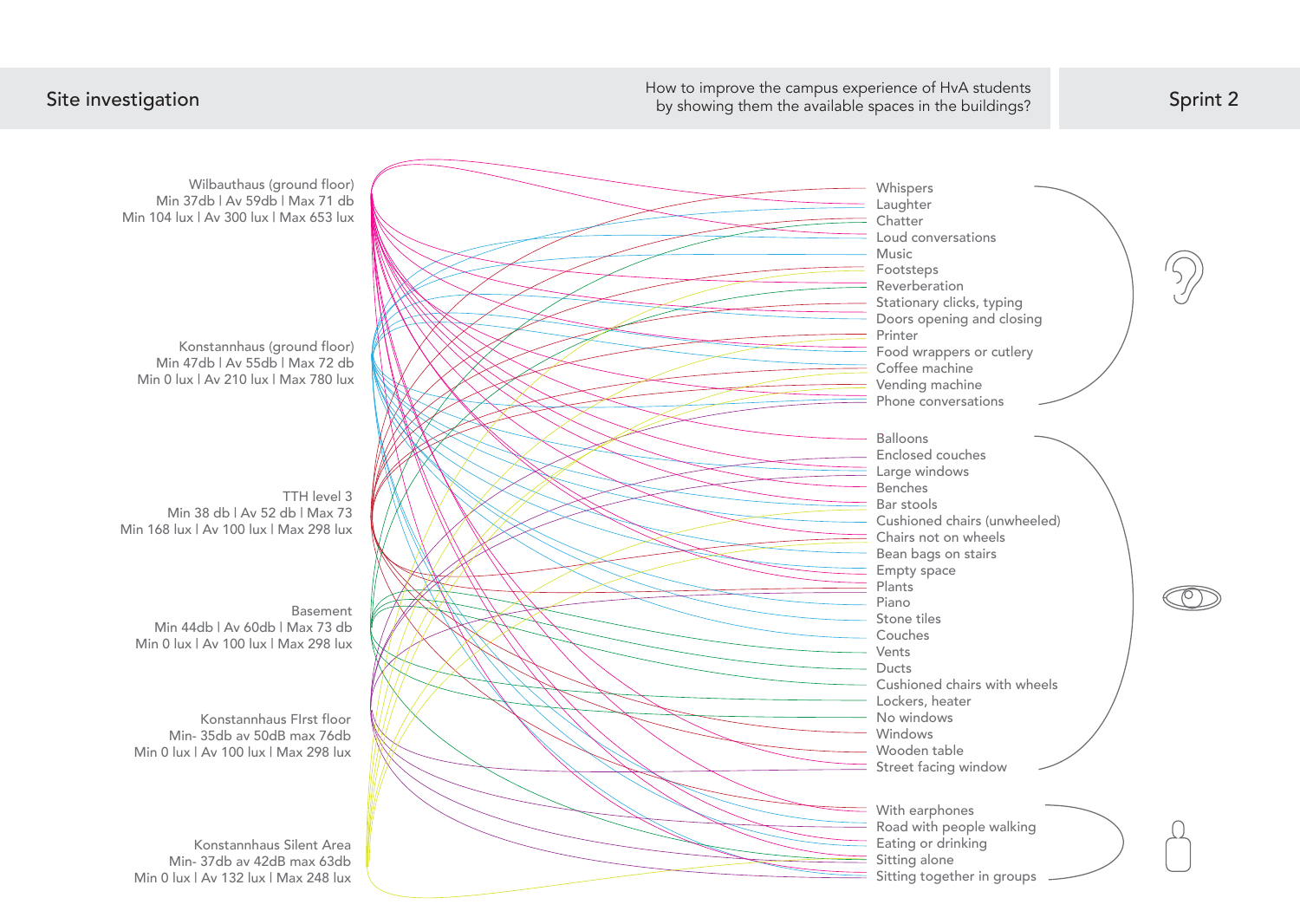One-on-one interviews and research and research in the sumples of the compensation of the compensation of the spaces in the buildings? One-on-one interviews Move the campus experience of HvA students<br>hy change them the available ences in the buildings?

## Premise Processes Processes Processes Processes Premise Pain points

## MAPIQ

HVA wanted to use MAPIQ tool and it has been well received by UVA. HVA wants to spend its budget into what really matters that is research and education.

### **Efficiency**

There is a need to make campus buildings efficient. Efficiency is when there are no empty seats and people are showing up to the rooms they reserved, also financially efficient.

## KPIs

Each student has a square meter budget based on which the services are provided. Facilities need to match these requirements to meet their KPIs

### Booking forecast

Faculties reserve rooms for the upcoming semester by forecasting number the students enrolled in the upcoming semester based on the records from previous years. After the deadline (in September) reservations cannot be altered and faculties can only reserve from the shared rooms. Faculties get possessive about their space.

## Decision making

5 faculties put forward their requests via their 2 representatives that attend the meetings along with other attendees like the student council representative and the board of HVA to make decisions. "They (the faculties and students) don't have much of a choice… they budget dictates what they get in the end".

Fluctuating occupancy Campus gets very busy during exam times and students can't find a seat to study and there are times the campus is barely used.

The towel problem When a room is reserved but no one shows up, the room remains unavailable for someone else to reserve.

Evaluation of a space There is no formal process in place to measure the campus facilities, however the National Student Survey does an annual evaluation of Universities. The survey asks 2 questions that can be scene related to evaluation of space and are very general, HVA scores low on these questions. "To improve the campus, we need students to provide feedback using MAPIQ".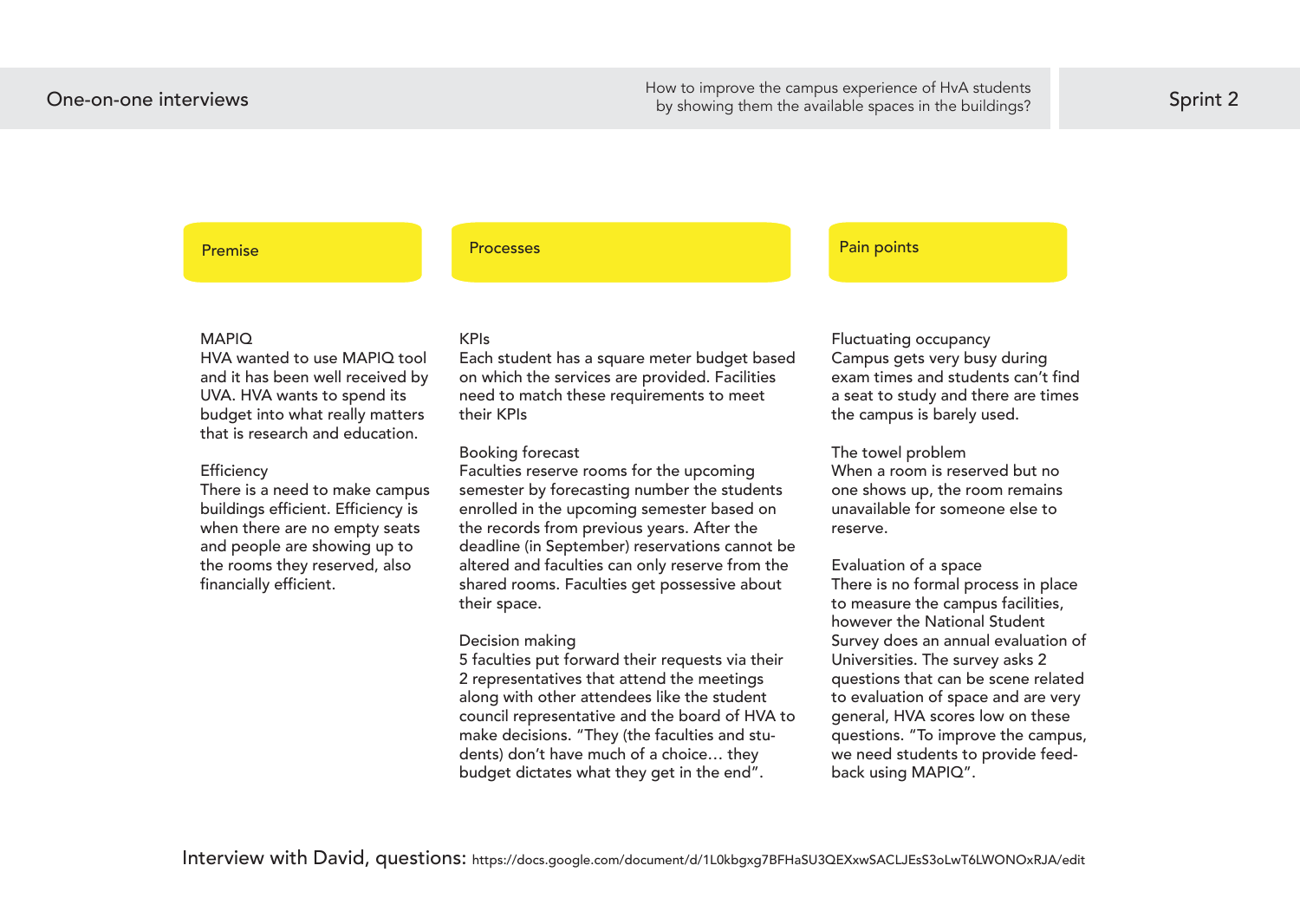

5 whys with David<br>
<sup>5</sup> by showing them the available spaces in the buildings? by showing them the available spaces in the buildings?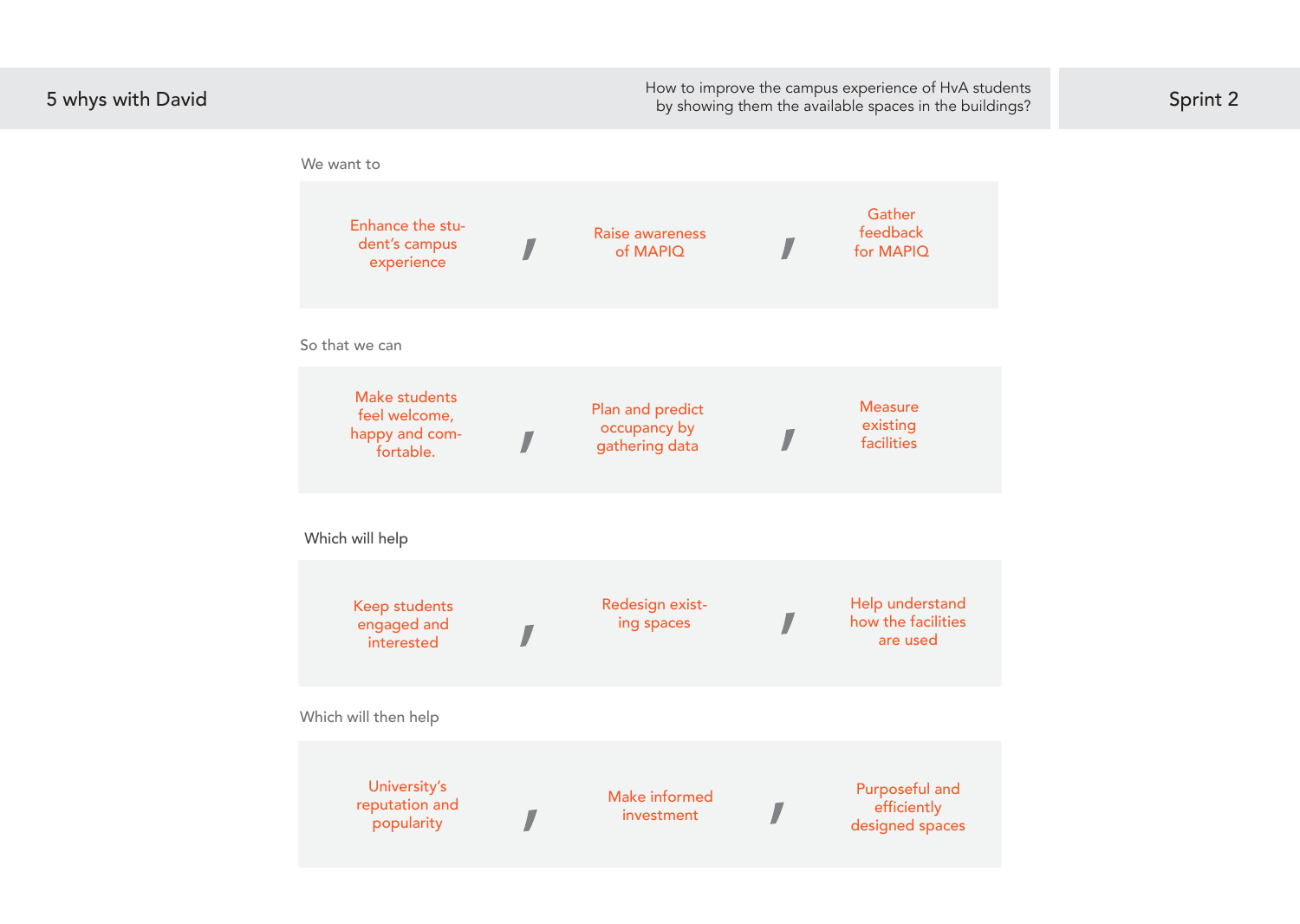## MAPIQ

HVA had introduced an application called MAPIQ that allowed its users- students, faculty and employees- to book various rooms on campus. It also provided live heat-map data using a three-dimensional CAD model of the building on screen. This would show the users how many people were in a given room or on a level at a given time.

We found through our interviews with students that they would always ask their teachers and other faculty members to book rooms for them when required as most weren't aware of how to do it themselves and didn't know about MAPIQ.

We also found that the heat-map data on MAPIQ wasn't available for us to use due to permission problems. All features of MAPIQ are only available on the desktop version, which isn't user friendly for times when student has to look for a space on the go.

MAPIQ was a success in UVA, and since UVA and HVA have the same management, it was brought into HVA too. However, HVA's organisation is structured differently and is less collaborative that UVA, so MAPIQ will be absorbed differently.

# "HVA wanted MAPIQ because UVA had it" David

Use of space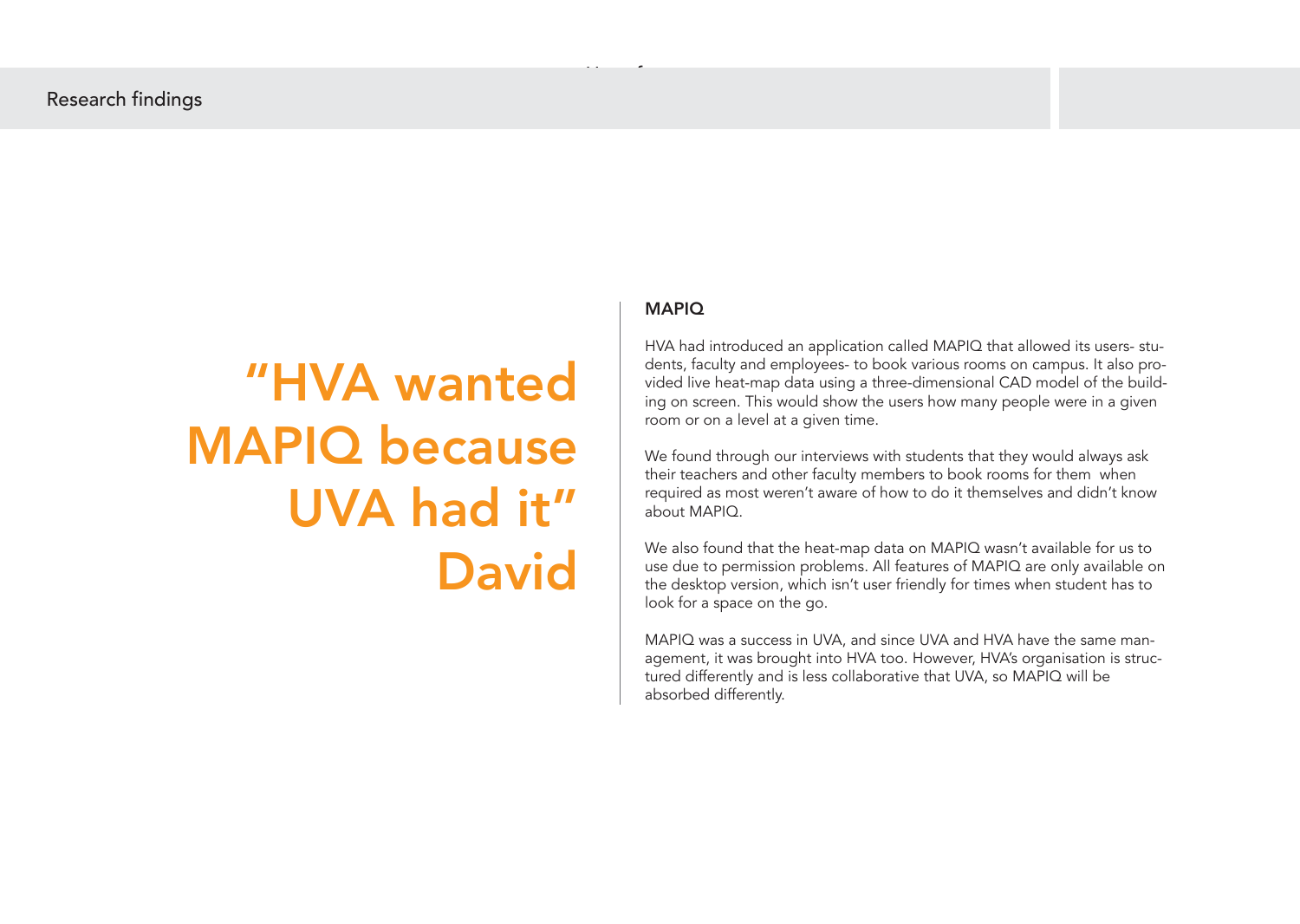Use of space

## Faculty

Each faculty schedules classes and spaces for the upcoming semester using Syllabus+ by forecasting the number of students based on previous years. The scheduling must be done to meet a deadline (September for a March start) without accurate numbers of expected students enrolled for their course available. Once booked, facilities isn't involved in any further modifications or negotiations if under-booked, and the faculty member will need to find alternatives on their own.

Faculties (like Law) can get very possessive about their spaces and don't tend to share too easily.

Each faculty is also responsible for what furniture goes in their rooms. They choose from the limited options facilities can provide.

"Faculties can get very possessive about their spaces", David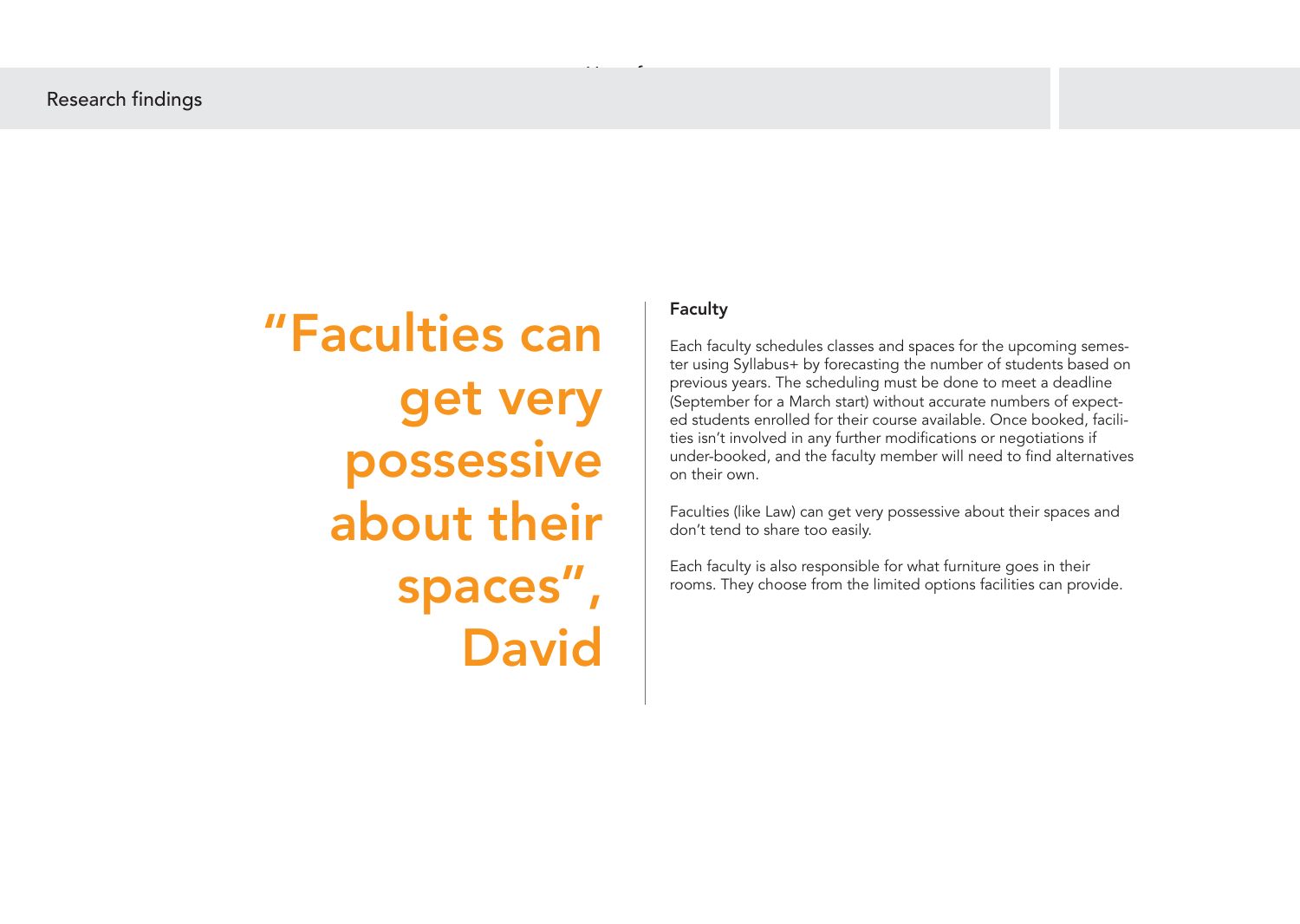Use of space

# The towel problem-A room is reserved for meetings which do not occur 20% of the time

## **Efficiency**

An important insight that came out of the interview with David was that the school already has a plan and a budget in place to buy a new building. However, to design that building they need to learn about how well the current building and rooms were performing. This prompted us to shift the conversation from designing something eye-catchy to barely increase the awareness of MAPIQ to co-designing with the students by learning how the campus is currently performing.

For facilities, efficiency is meeting the per the sq meter budget allocated to each students. So, no-shows for a booked meeting room (called the towel problem), scarcely used rooms are symptoms of inefficiency for facilities. Fluctuating occupancy during exam time and non-exam times is another concern for them.

Universities like Wageningen University are using a sensors integrated with their scheduling system to determine no-shows and understand occupancy and also where people are in the building as the day progresses.

More findings from Smart building report- https://docs.google.com/document/d/1e93YMuwabQyw4XY64inuIyCp-Bq246BLRdKAznSPBGLg/edit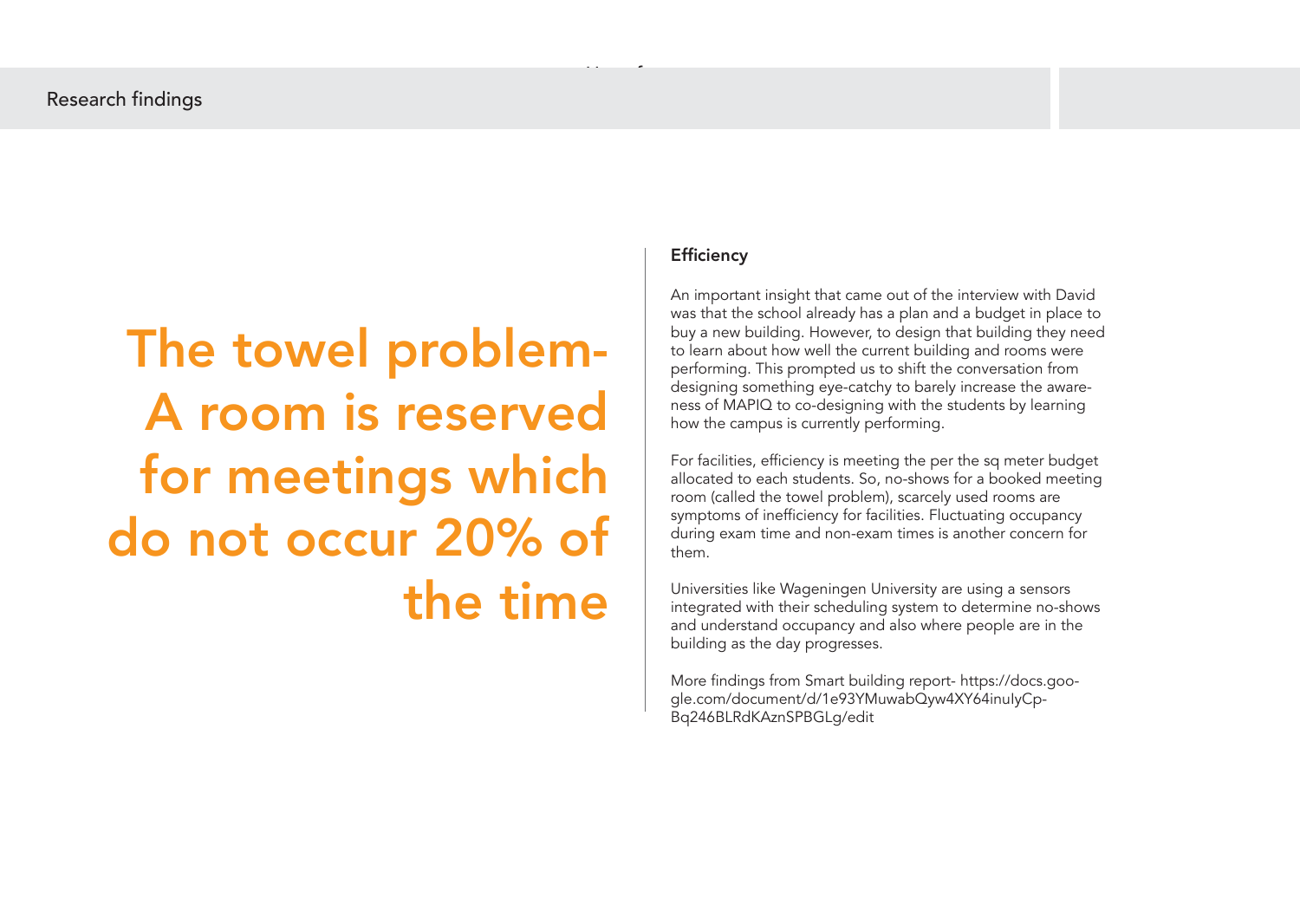## Strategic (policy makers)

 stimulating collaboration, stimulating innovation, supporting cuture, supporting image, improving quality of place

## Functional (users)

supporting user activities, increasing user satisfaction, increasing flexibility

## Financial (controllers)

decreasing costs, increasing real estate value, controlling risks

# **Physical (managers)** reducing footprint (CO2)

## Efficiency (cont)

However, efficiency is subjective. As an example, a space is environmentally efficient if the building has a low carbon footprint, economically efficient if the rental and operational costs are low and so on.

Since our end-user is the student, these concepts of efficiency may not be relevant to them. We instead asked them questions that would help evaluate the current campus through the eyes of a students.

The places students visit in their daily lives, outside of campus, are informing their preferences, and so the interview questions for the students were constructed to get a glimpse into their worlds and thus help us understand how the current campus facilities are performing. We did this by asking them to describe the places they most like to work out off. One spoke off his dark room with curtains closed-off to be more focused on his assignment, the other about her walls neatly but completely filled with picture to feel more stimulated and another of the relaxed bar called Checkpoint Charlie he frequents to get the ideas flowing.

We asked them "if you had another hour added to your day, what would you do?" to understand what they would do with their saved time when. The responses we got here were ranging from spend more time gaming, reading, soaking the sun, finding time to relax.

Efficiency for a student, as gathered from an interview, could be when she doesn't need to carry all her belongings with her to duck out to the toilet as she's in a room with familiar faces and so she can leave stuff behind.

Use of space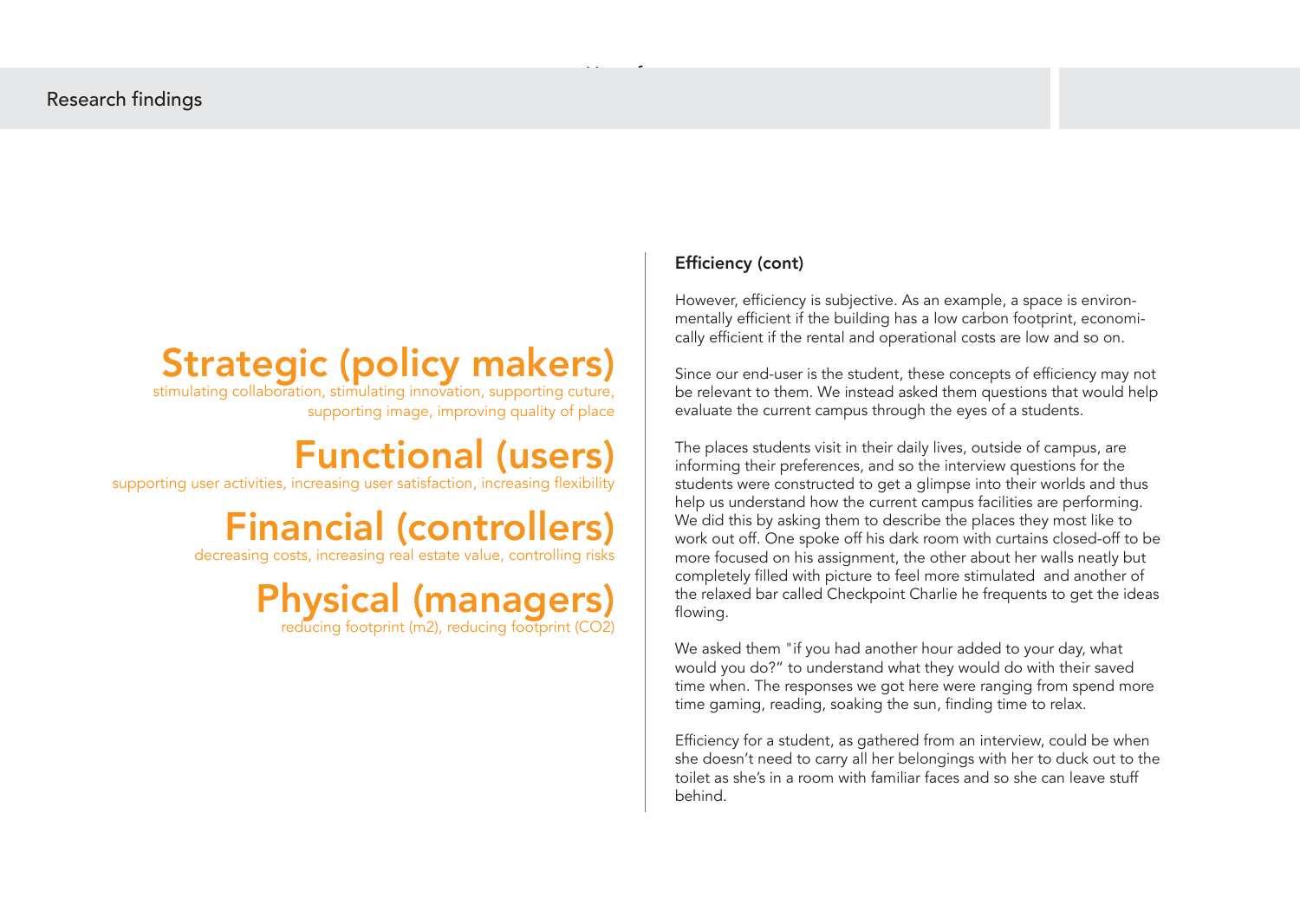## Possible reasons for the 'towel' problem

## Proposed solution

No access to information I didn't know Wrong information I thought it was Lack of engagement I don't care Unaware of consequences I didn't know others needed it Overlapping plans I had to attend another meeting Change in plans I had changed it Overbooked Not everyone showed up

> - Create a calendar entry on the email calendar when a room is booked on MAPIQ, show as busy

- Remind 15 minutes before meeting. Highlight date, time and location, add option to cancel meeting room booking if meeting is cancelled.

- Ask how the meeting went once meeting time finishes? Include how many people attended, and questions to evaluate meeting room.





●●●●○ dtac 18

Desk research and concept:Towel problem Butcher and the sprint 2<br>Sprint 2<br>By showing them the available spaces in the buildings?

by showing them the available spaces in the buildings?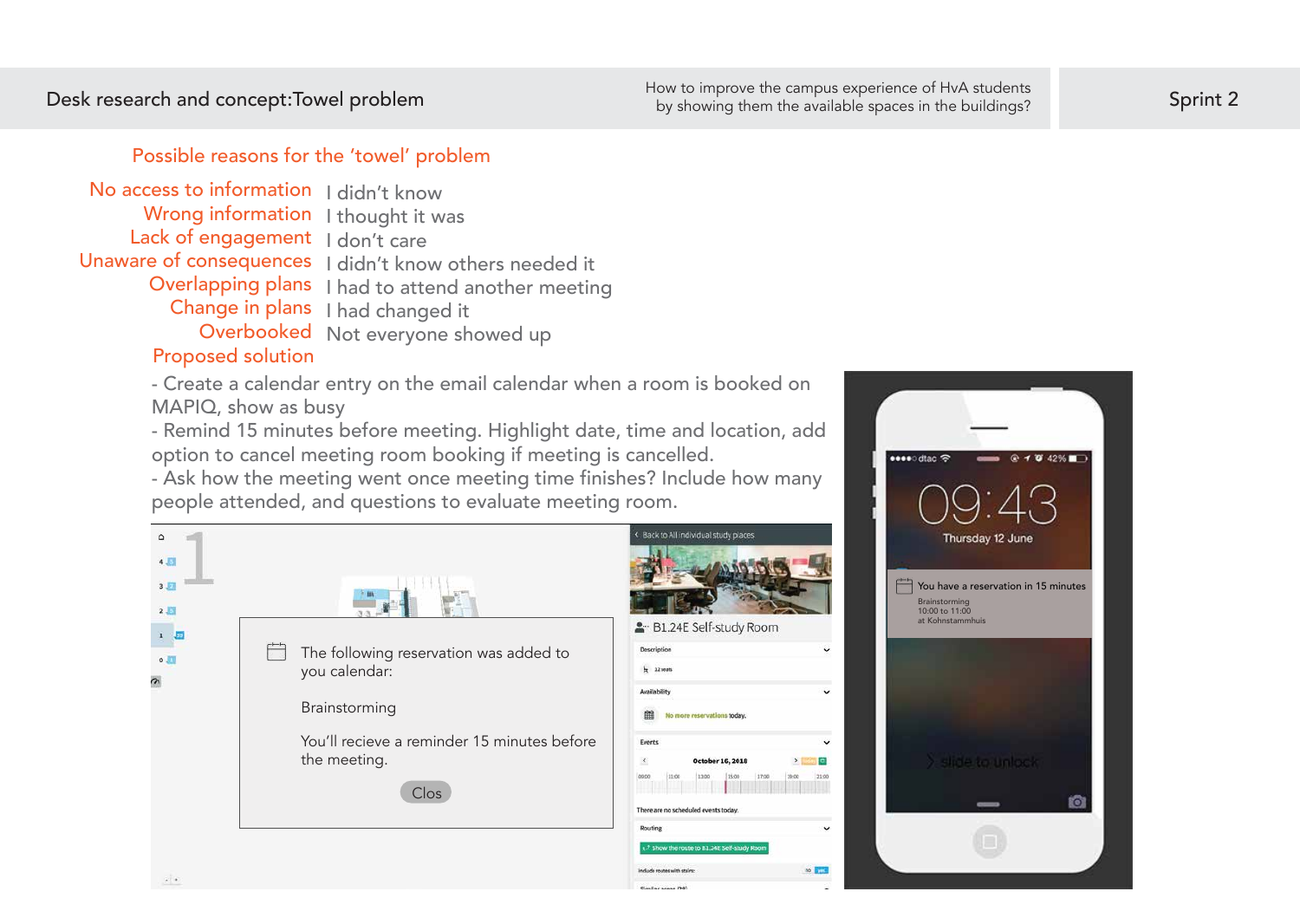How to improve the campus experience of HvA students<br>By showing them the available spaces in the buildings? Sprint 2

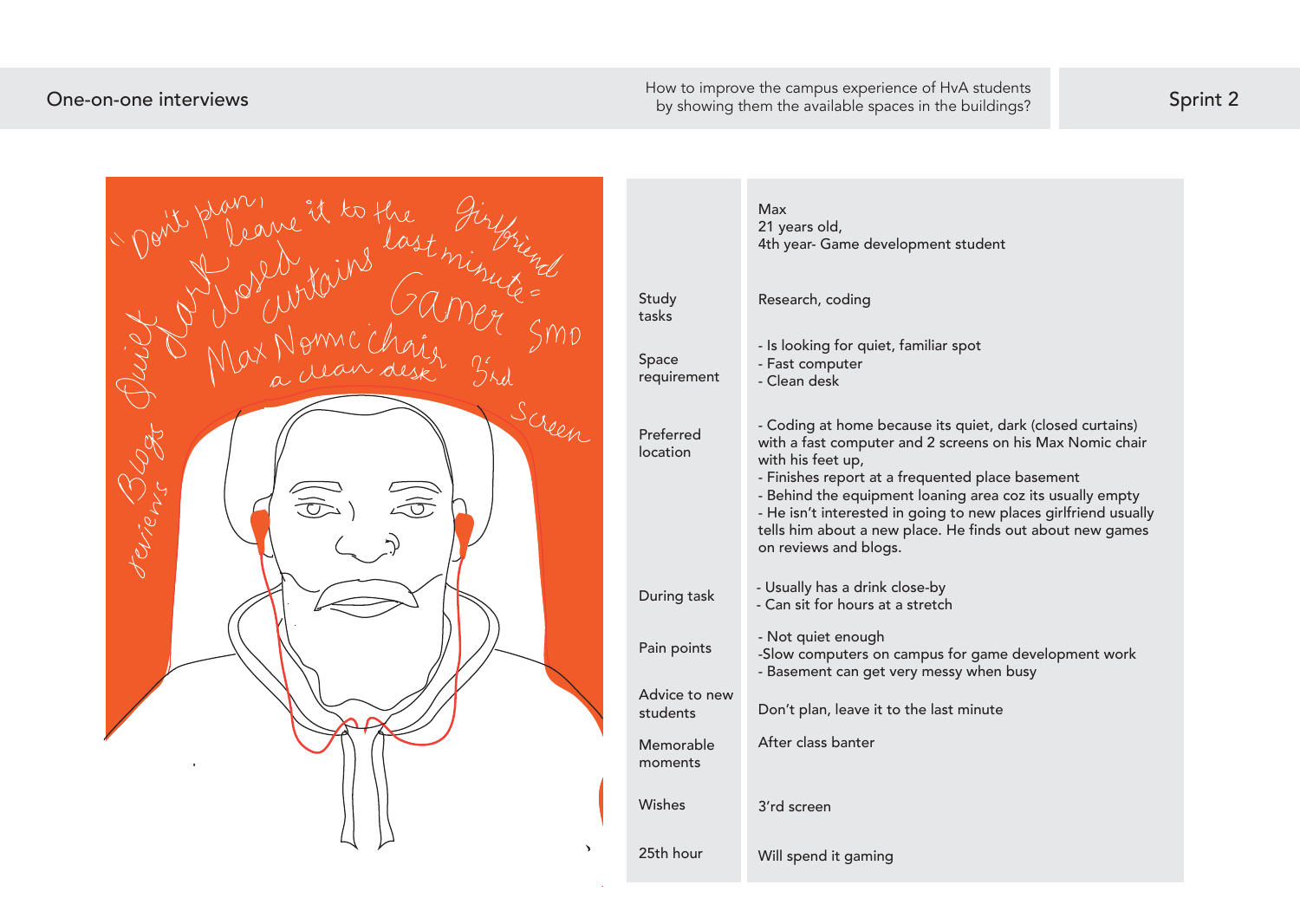by showing them the available spaces in the buildings?

|                       | Romy<br>23 years old,<br>4th year- Creative Business student                                                                                                                                                                               |
|-----------------------|--------------------------------------------------------------------------------------------------------------------------------------------------------------------------------------------------------------------------------------------|
| Study<br>tasks        | - Group projects, work with video<br>- Exam time, study alone                                                                                                                                                                              |
| Space<br>requirement  | - Enclosed place with familiar faces and people talking about<br>their projects.<br>- "Where I don't have to whisper" or "and can leave my bag<br>to go to the toilet<br>- Visually stimulating like with poster's of people's work to see |
| Preferred<br>location | - I usually study with my friends at their university because<br>they have regular tests<br>- Media entrepreneurship room<br>- Wilbauthaus second floor                                                                                    |
| During task           | - Uses the toilet<br>- Needs a visually stimulating environment                                                                                                                                                                            |
| Pain points           | - Feeling of being watched<br>- Asked to leave the room whilse she's studying because room<br>was booked for someone else<br>- Packing up and carrying bag to the toilet                                                                   |
| Memorable<br>moments  | Media entrepreurship class. Had the opportunity to learn<br>about other's projects                                                                                                                                                         |
| Wishes                | To tidy up her desk which is filled with paintings and<br>books so she can use it again                                                                                                                                                    |
| 25th hour             | Cleaning her room but most like relaxing, because she packs<br>her day with a lot of things back-to-back.                                                                                                                                  |
|                       |                                                                                                                                                                                                                                            |

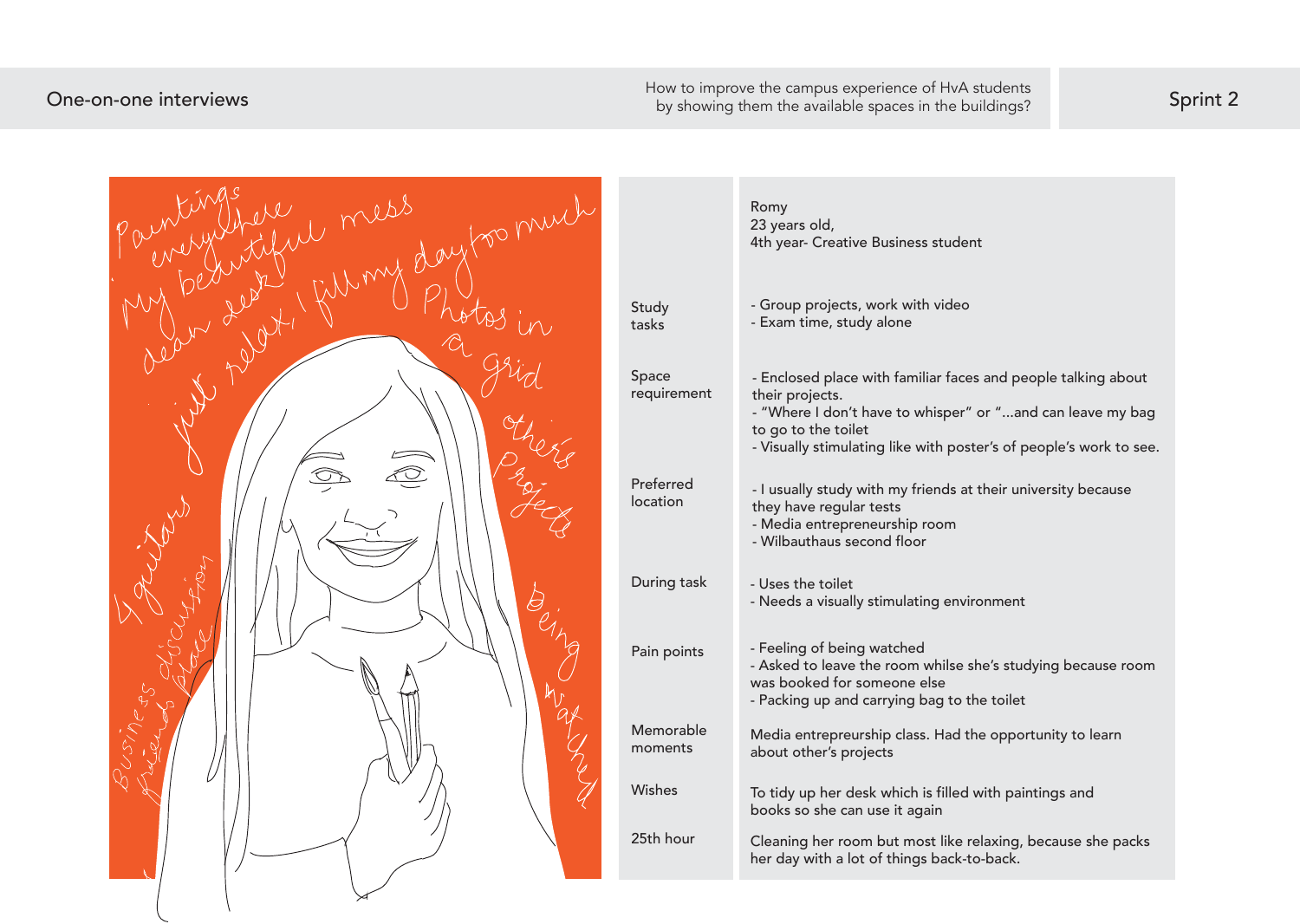One-on-one interviews Sprint 2 How to improve the campus experience of HvA students

|                            | Martyn<br>19 years old,<br>Student group-Alexa's founder and 4th year Pedagogy stu-<br>dent                                                                                                                                                                                                                                                                   |                                       | Moira<br>19 years old,<br>Student teacher (ST) an                                                                                                |
|----------------------------|---------------------------------------------------------------------------------------------------------------------------------------------------------------------------------------------------------------------------------------------------------------------------------------------------------------------------------------------------------------|---------------------------------------|--------------------------------------------------------------------------------------------------------------------------------------------------|
| Study tasks                | Reading, assignments (individual work) hands-on when<br>attending baby                                                                                                                                                                                                                                                                                        | Study tasks                           | Reading, assignments (i<br>attending baby                                                                                                        |
| Space<br>requirement       | A child-friendly space; a place to meet with parents (client<br>facing room), a quiet room to record videos.                                                                                                                                                                                                                                                  | Space<br>requirement                  | A child-friendly space; a<br>facing room), a quiet roo                                                                                           |
| Preferred<br>location      | - Common room where they play ping pong, Fest are frequented<br>places<br>- He is interning where he is spending a lot of time and is not<br>able to spend much time at the campus.                                                                                                                                                                           | Preferred<br>location                 | - KSH level 4, paedegog<br>- She has joined Paedeg<br>hours away and this giv<br>peers.                                                          |
| Study group<br>details     | - He created Alexa because he felt isolated in the first year of<br>his course and felt that there wasn't much bonding within the<br>students. Unlike other courses, pedadogy didn't have its study<br>group.<br>- He feels that HVA doesn't do enough for social cohesion.<br>- Student associations can be very expensive, and are mostly<br>about parties. | Student<br>teacher<br>responsibilties | - Giving advice to first y<br>where to buy books, ho<br>nise.<br>- The Advice given by st<br>inconsistent to what oth<br>- She has never adviced |
| Advice to new<br>students  | Join a study group, connect with your classmates more.                                                                                                                                                                                                                                                                                                        | Advice to new<br>students             | Connect with your class                                                                                                                          |
| Founder<br>responsibilties | - Finding new members- the membership is only valid for a year.<br>So each year they must find new members and also record them<br>again into the system.<br>- Organise events, speakers, space, drinks<br>- Event eg: Halloween party, bring in a Danish teacher, Readings                                                                                   | Wishes<br>25th hour                   | It was sunnier<br>Will spend it in a sauna                                                                                                       |
| Wishes                     | They got more help with marketing and financing the<br>study group, Alexa                                                                                                                                                                                                                                                                                     |                                       | take your phone                                                                                                                                  |
| 25th hour                  | Will spend it doing nothing and sitting in the sun                                                                                                                                                                                                                                                                                                            |                                       |                                                                                                                                                  |

nd 4th year Pedagogy student

individual work) hands-on when

I place to meet with parents (client om to record videos

gy level with her peers - S<br>gogy's student group as she lives 1.5  $\overline{\phantom{a}}$  ves her an opportunity to connect with her

year students about how to study, ow to submit assignments, how to orga-

student teachers is personal and can be her student teacher's give l about campus spaces and areas to use

smates outside class more

or somewhere you can't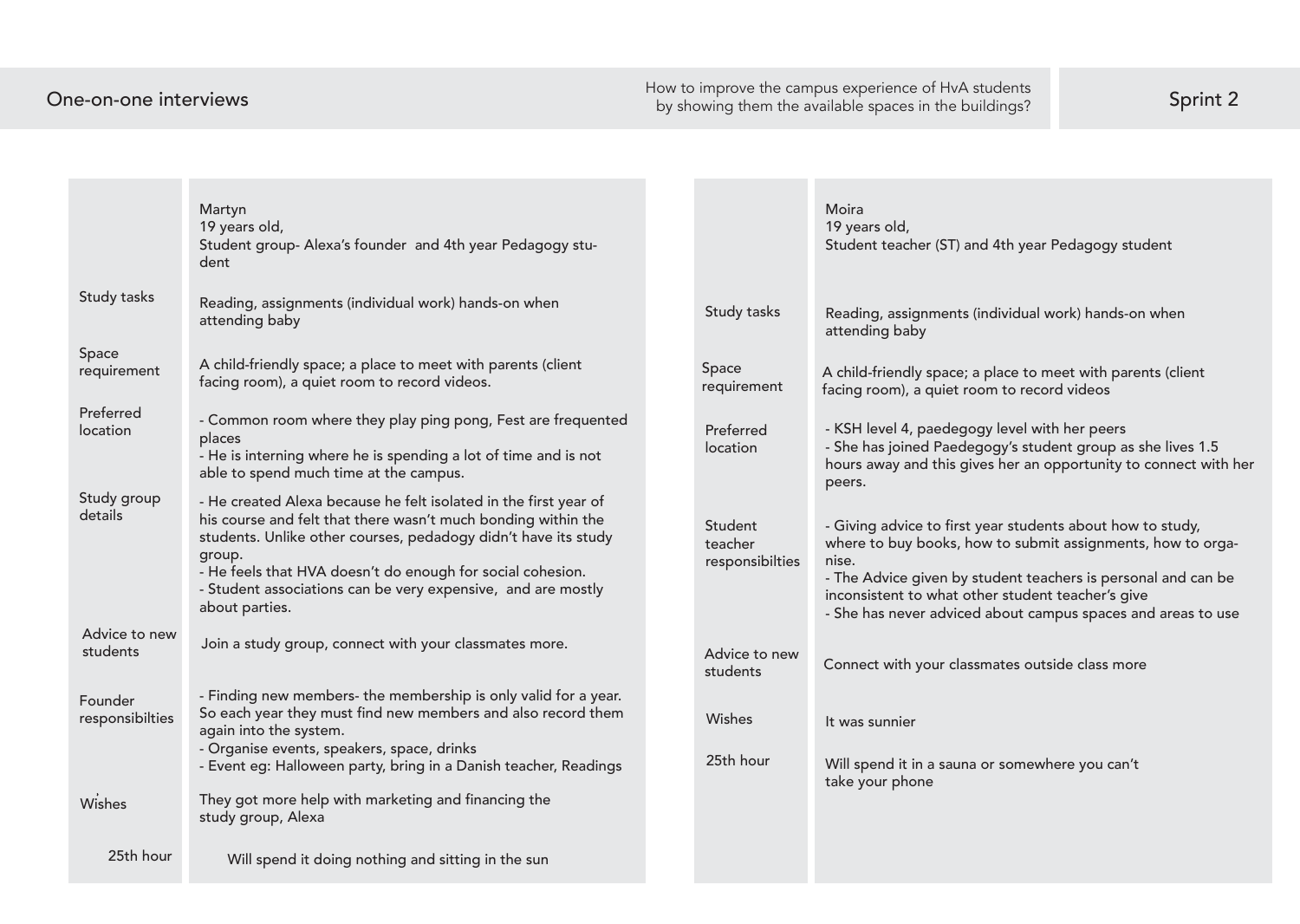How to improve the campus experience of HvA students<br>by showing them the available spaces in the buildings? Sprint 2

|                           | <b>Flores</b><br>21 yrs<br>4th year Communications design                                                                                                                                                                                                                                                                                                                                        |                    | Student actief representative                                                                                         |
|---------------------------|--------------------------------------------------------------------------------------------------------------------------------------------------------------------------------------------------------------------------------------------------------------------------------------------------------------------------------------------------------------------------------------------------|--------------------|-----------------------------------------------------------------------------------------------------------------------|
| Study tasks               | Mix of desk and screen work. He prefers off-screen work.<br>Research (emerging technology) and visuslizing research<br>(posters), and lots of talking to people (friends with 'beta'                                                                                                                                                                                                             | Job tasks<br>Space | Meetings (internal and with s<br>events, brainstorming<br>A large enough space, a place                               |
| Space<br>requirement      | people)<br>A child-friendly space; a place to meet with parents (client<br>facing room).                                                                                                                                                                                                                                                                                                         | requirement        | use the common room in KSH<br>A kitchen, a projector for pres<br>and plants. They recieved a re<br>they added plants. |
| Preferred<br>location     | - He reads in bed, half sitting with soft light and music (some-<br>times)                                                                                                                                                                                                                                                                                                                       |                    | They've divided the space ab<br>work from behind the cupboa<br>other side.                                            |
|                           | - His massive couch in the lounge, which he shares with his<br>housemates. It has a 'medival throne'<br>- Checkpoint Charlie, a bar that he frequents. It has pool tables,<br>board games, books, and sells handcrafted beer not commercial<br>beers like Heineken.<br>- He finds out about a new place through friends (whatsapp<br>group). He wouldn't go to a new place alone, there's always | Responsibilties    | - Support students and stude<br>- Looking for sponsors, findin<br>- Responding to requests by                         |
|                           | someone.                                                                                                                                                                                                                                                                                                                                                                                         |                    | - They negotiate with sponso<br>ed drinks for events<br>- They have to ask for more n                                 |
| Advice to new<br>students | Enquire about your study and course well in advance,<br>and think of what you want to do before joining it.                                                                                                                                                                                                                                                                                      |                    | Communicatie (he thinks). Us<br>their expenses.<br>- He doesn't really know who<br>but it's theirs.                   |
| 25th hour                 | Will spend it meditating                                                                                                                                                                                                                                                                                                                                                                         |                    |                                                                                                                       |

th student bodies), phone calls, hosting

lace to host an event- they currently  $SH.$ 

oresentations, they also have music a request to make the space cosier so

above so there's a quiet space to poards whilst there's a meeting on the

dent bodies to strengthen ding caterers for events and parties by student groups to host events.

nsors such as fest and get discount-

re money for events, its allocated by Usually the student groups pay for

rho is paying for the Common Room,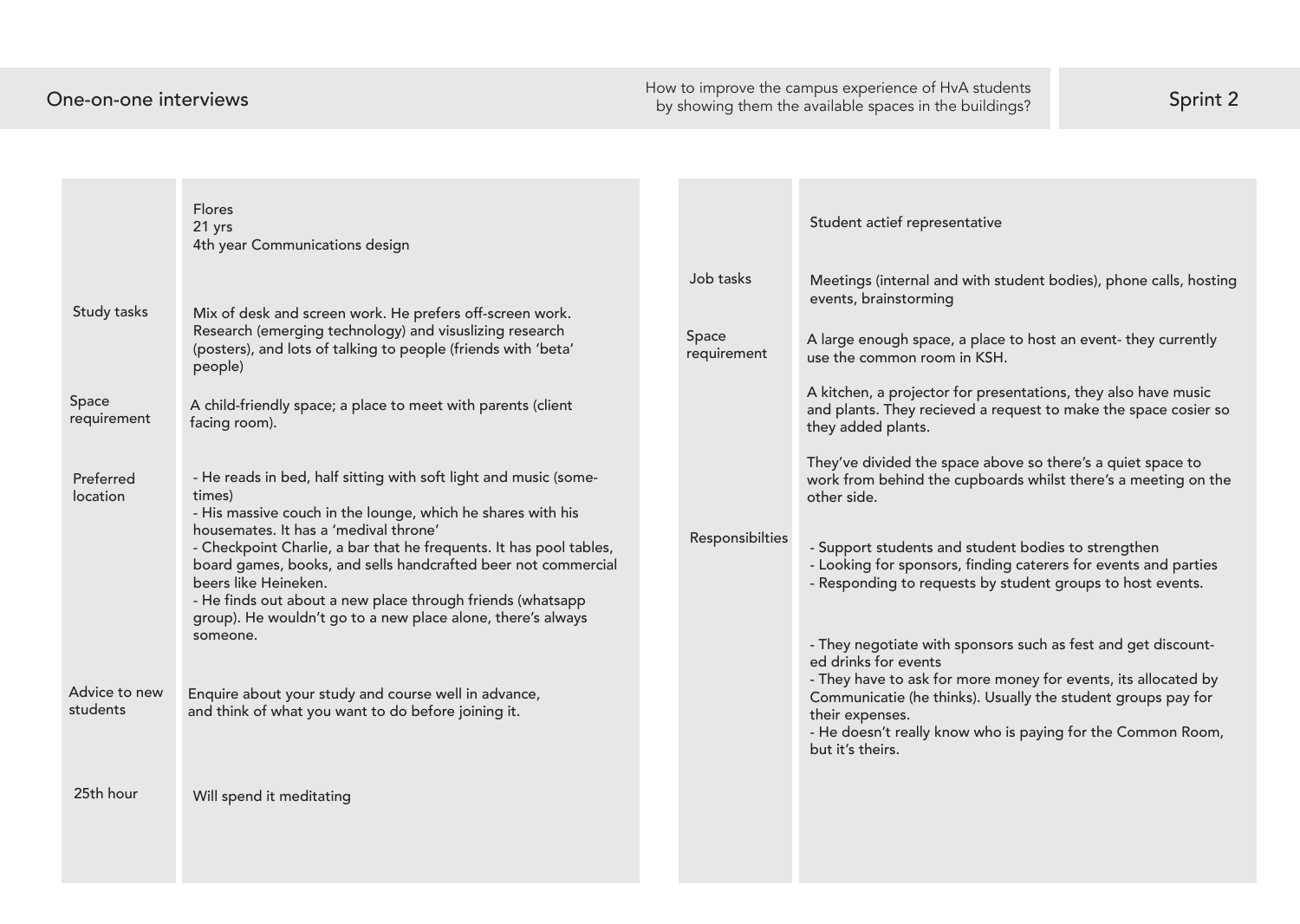### Reflection and evaluation

When and why did they decide to finish the task?

What are they doing next? Evaluating time spent here



A chair the lens of the lens of space of space of the lens of the lens of the lens of space of space of space of space of space of space of space of space of space of space of space of space of space of space of space of s they can give us feedback on their use of space?

> I'm not being productive I don't have everything

There's something

Can I leave stuff here? What are other places available in this building/campus

I'll come here after a later/ tomorrow I got a lot done here

Wonder if these guys are always here

We're not being productive

We need to go to a different room to find that artefact

I'll leave with the others too

### Ends task

Program

Campus information

They've finished the task planned

They want to come back

They don't want to come

Looking for places similar places

They've not finished the task planned

They had to leave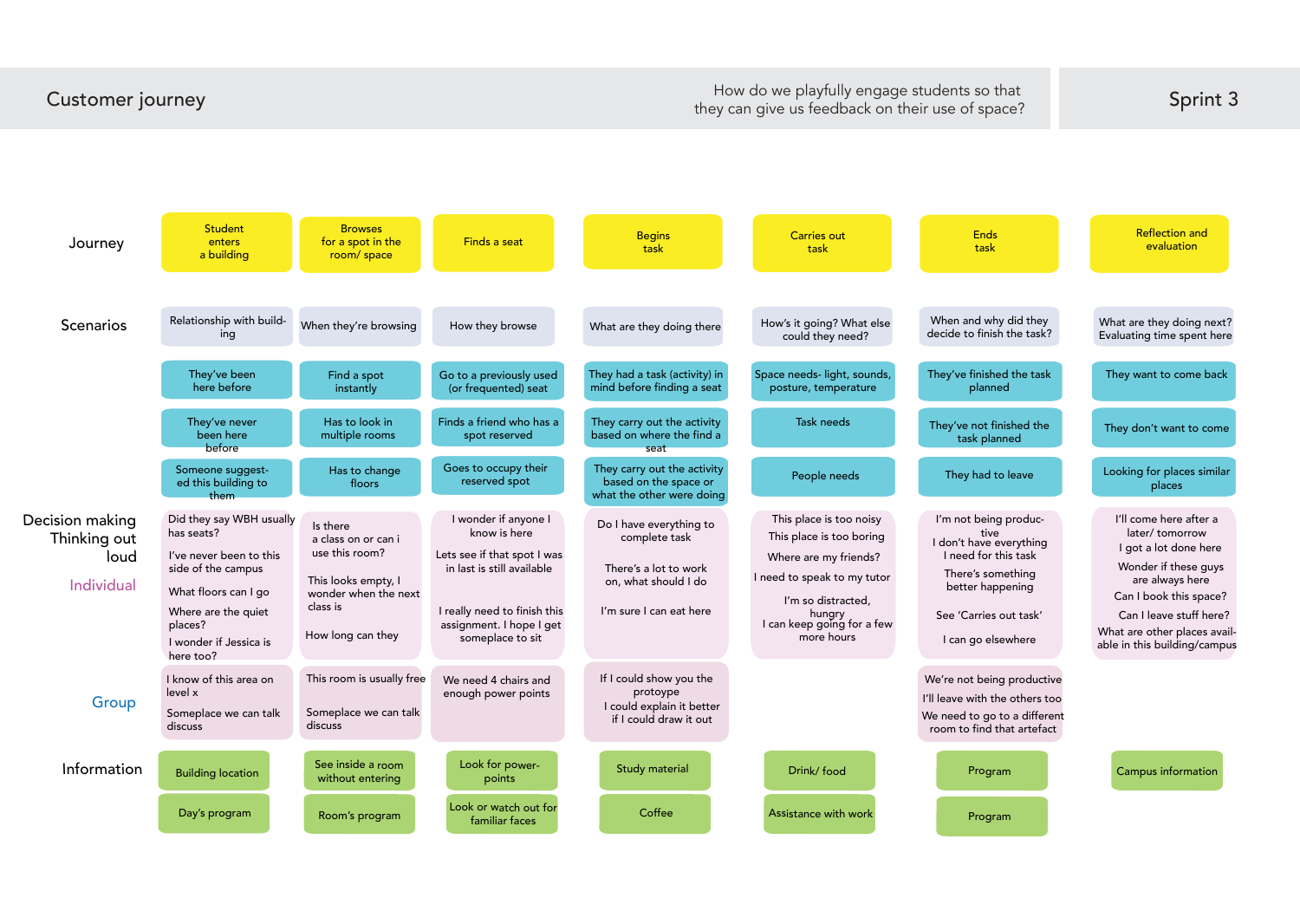## Community

We were also told by the client that the university wants to keep students in the campus for longer. One leading reason for this was because students travel from long distances and so the university wants them to feel more comfortable on campus outside of class hours too.

Infact, we spoke to a study group member, who confirmed that she joined a study group to socialise with her classmates more as that was her only chance to do so because she lived far away. On speaking to a study group founder, we were told that they felt that there was a lack of community and that they felt like the school was not doing enough to strengthen it.

An interviewee when describing the Media Entrepreneurship room- her favourite place on campus to work from- said that being able to view other students' projects was great as she felt inspired and it also gave her a chance to speak to people outside of her class. She, along with another student felt that there should be more opportunities to meet people outside of their classes.

Adding comments, wall posts and messages can help strengthen a sense of community and are known to create a sense of community instead of one-click communication.

Today, the HVA app is co-created using a polling system to add new features. Users get to vote on a proposed feature and based on the response the feature is released. A record of these requests and recommendations can be requested by Tuin who manages these apps.

Glowing Places is a project that uses illuminated chairs bring people together in subtle ways, where are public seating glow, dim, flash and change colour in response to people sitting on it throughout the day. "The light beneath the chairs expresses activity levels so passers by intuitively feel something is happening, and this creates a sense of community and personality," says Job Rutgers, from Philips Design.

"The light beneath the chairs expresses activity levels so passers by intuitively feel something is happening, and this creates a sense of community and personality," Job Rutgers

Use of space



http://we-make-money-not-art.com/glowing\_places\_1/

More examples can be found here: https://docs.google.com/document/d/1bRCdreGdm0CIcdAn5Mot21tYCZD-61bvcG06JaqCLao/edit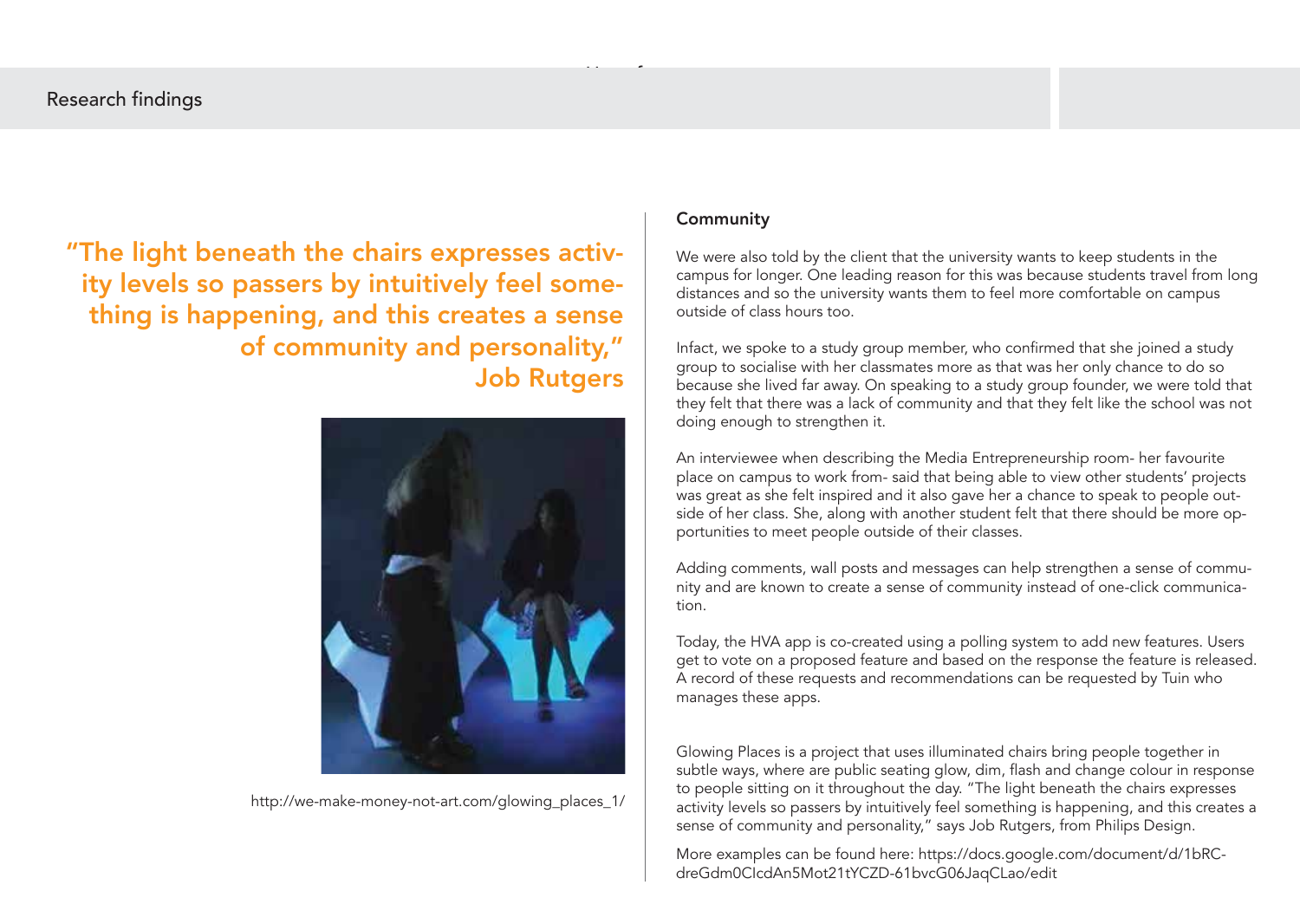Open Day, KSH cafe area; We were given a table where we set-up our tablet and had an a4 size poster asking for visitors to provide feedback.

Exploring playful ways to ask for feedback Background

To see how existing and potential students feel about giving their feedback in AR Aim

1.There was a mix of potential students and parents, a lot of them did not know what AR was. A different location, perhaps TSH, would be more conducive as it would have more tech-savy people. 2. Most people were walking purposefully and were not very open to giving feedback. We had to block their path and ask them to participate.

3. We could have recieved more participation if it was visually more appealing or the stall was more attractive, however we didn't have the permission to do so nor the time.



Setting

Learning